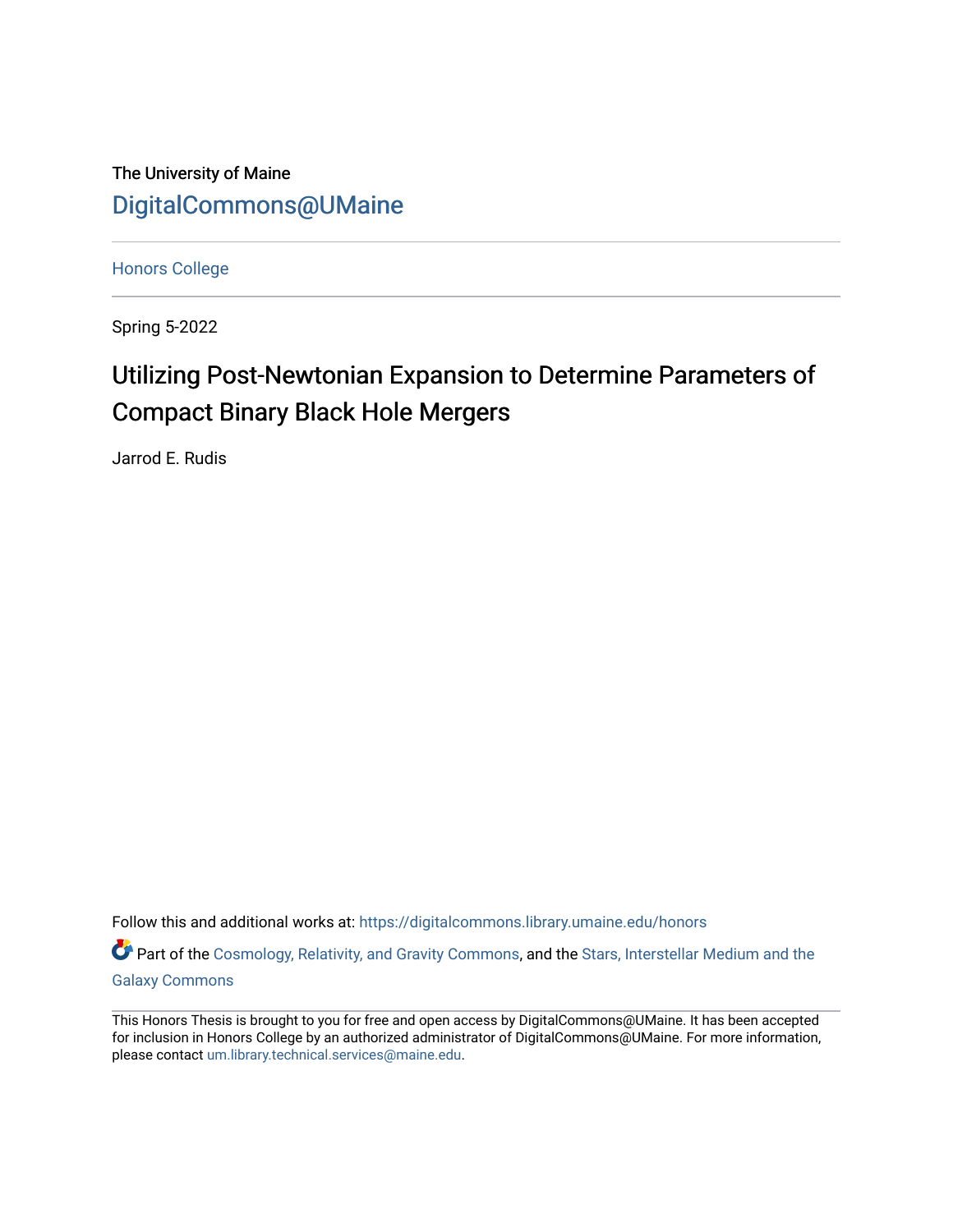## UTILIZING POST-NEWTONIAN EXPANSION TO DETERMINE PARAMETERS OF COMPACT BINARY BLACK HOLE MERGERS

by

Jarrod E. Rudis

A Thesis Submitted in Partial Fulfillment of the Requirements for a Degree with Honors (Physics)

The Honors College

University of Maine

May 2022

Advisory Committee Neil F. Comins, Ph.D. Professor of Physics, Advisor David E. Clark, Ph.D. Physics Lecturer Frank Dudish, M.S. Physics Lecturer Chris Mares, M.A. Director of the Intensive English Institute, Lecturer in English as a Second Language, Honors Lecturer Liping Yu, Ph.D. Assistant Professor of Physics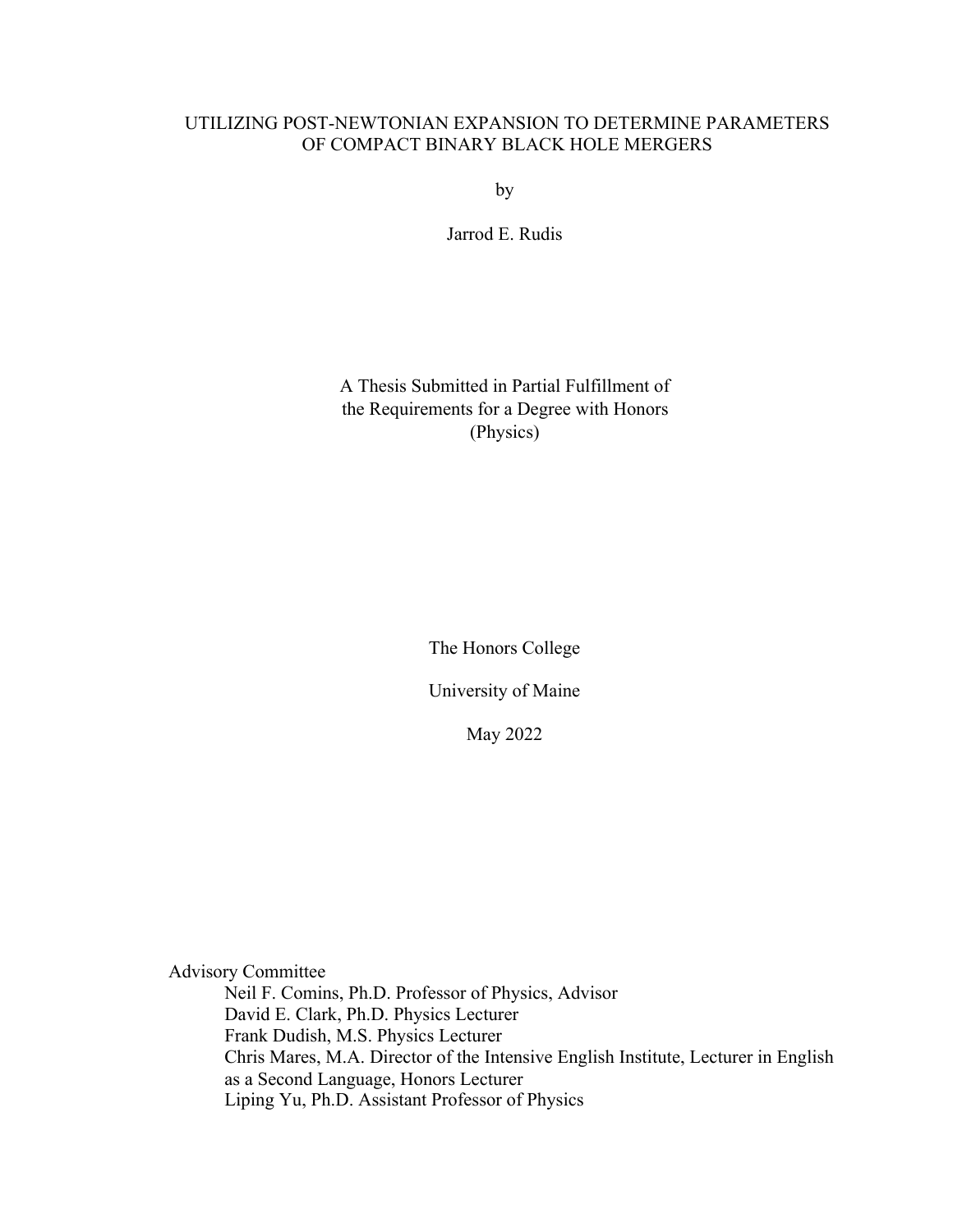## ABSTRACT

The process of determining parameters of black hole mergers requires complicated formulae like the Einstein Field Equations (EFEs) that can only be solved numerically with the help of supercomputers. This paper sought to explore an alternative method to prediction of parameters through the use of 1st order Post-Newtonian Expansion (PNE), which is a way of approximating solutions to the EFEs. Two binaryblack hole mergers, GW170814 and GW170809 were analyzed with the use of 1st order PNE to obtain the chirp mass and radiated energy parameters. These parameters were then compared with the parameters obtained using numerical solutions to the EFEs and it was found that 1st order PNE is insufficient in the case of these two mergers. This does not entirely discount the use of 1st order PNE for prediction, but higher order approximations may yield better predictive results.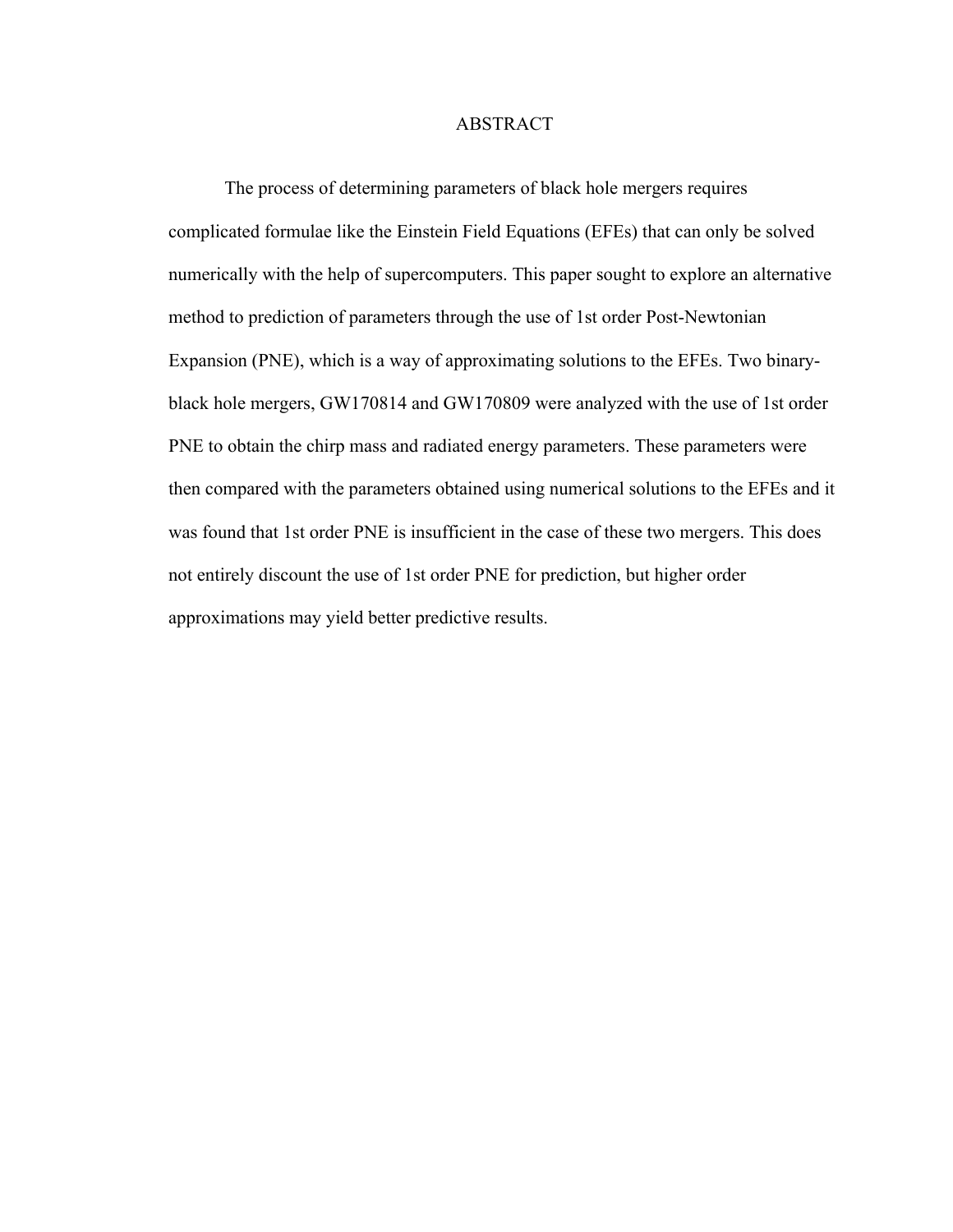## ACKNOWLEDGEMENTS

First, I would like to thank the entirety of the University of Maine Physics Department for their support throughout my undergraduate degree. I have had a thoroughly enjoyable time studying physics under all of them I have had the pleasure of being taught by. I would also like to thank my advisor Dr. Neil Comins for helping me with this project and giving me the space to work on this project at my own pace. He has been immensely helpful, and I am very grateful. I would like to specifically thank my advisory committee, all of whom I have had in class and who have supported me throughout my college career. They have given me superb experiences in and out of class and I am happy they all agreed to be members of my panel. Finally, I would like to thank my friends and family, all of whom have given me so much support throughout college. I would not have gotten as far as I have without them.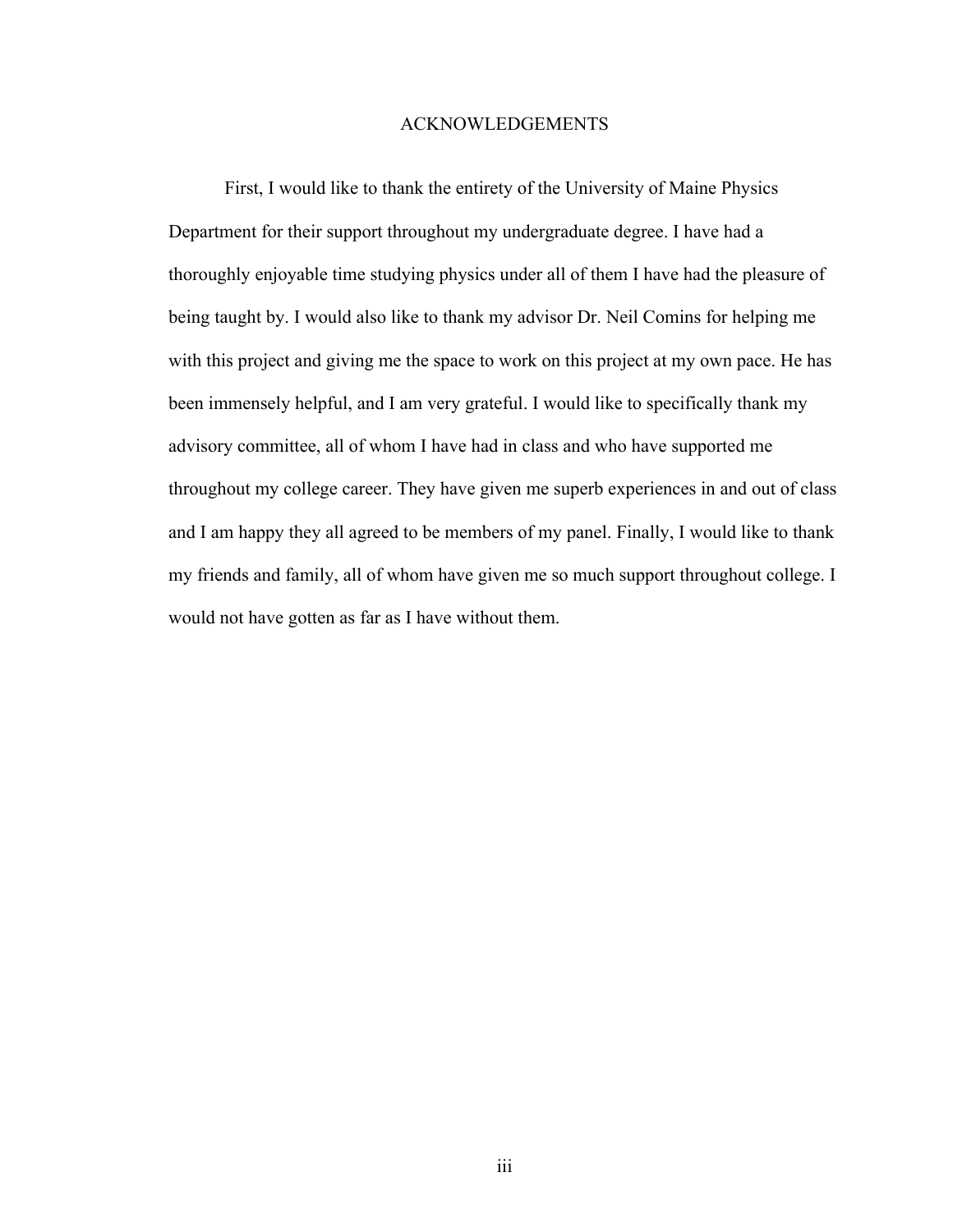## TABLE OF CONTENTS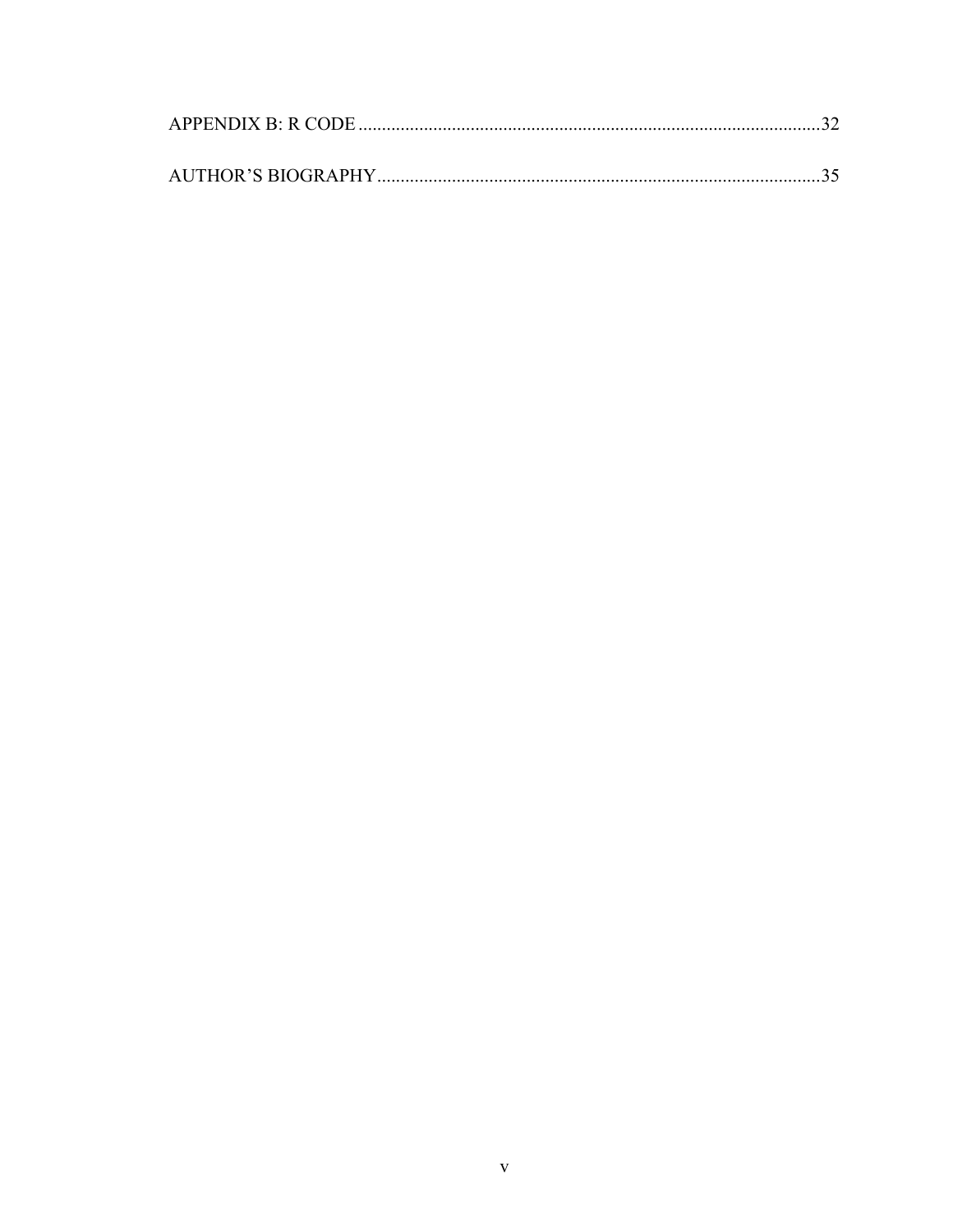## LIST OF FIGURES

**Figure 1.** The strain data for both GW170814 and GW170809 plotted against GPS time, which is shown in seconds form, note that for GW170814, the data was whitened slightly more than GW170809 though there still is some noise present. ..........................15 **Figure 2.** The regression models for each merger, fitting  $f^{-\frac{8}{3}}$  to time and creating a best fit line for the purpose of finding slope. ...............................................................16

## LIST OF TABLES

| <b>Table 1.</b> Chirp masses with uncertainties and $R^2$ calculated from the slopes of the linear |  |
|----------------------------------------------------------------------------------------------------|--|
|                                                                                                    |  |
| Table 2. Parameters found using the previous analysis, uncertainties not included as these         |  |
|                                                                                                    |  |
| Table 3. Actual and predicted values of parameters for GW170814 and GW170809 [1],                  |  |
|                                                                                                    |  |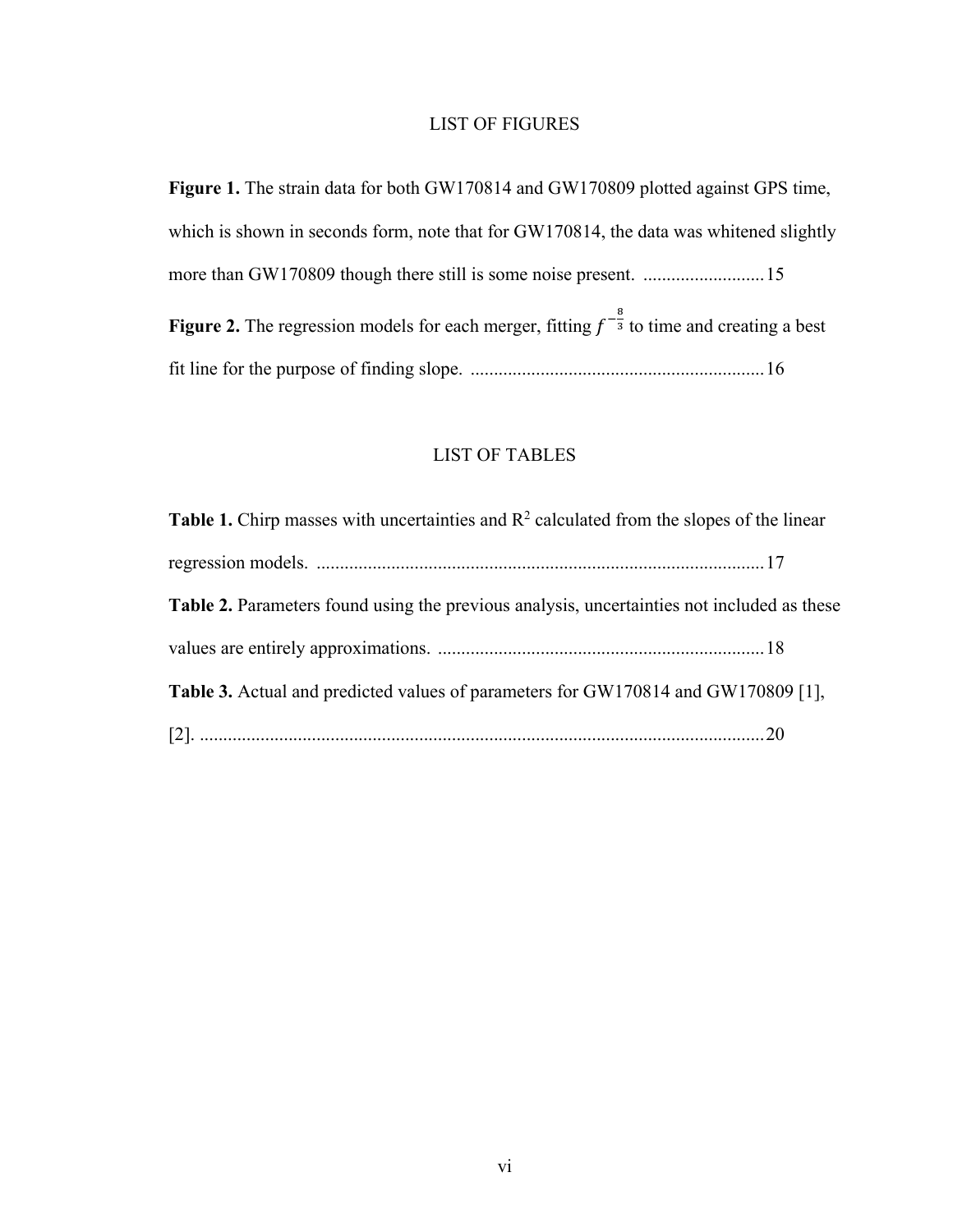#### 1. INTRODUCTION

Uncovering the secrets of black holes and the early universe is a major endeavor for astrophysicists, and within the past decade, major strides have been made in detector technology. These strides are in the area of gravitational wave detection, which is itself a major subject of research today with several projects both already running and planned to further study them. The current detection facilities include LIGO, Virgo, and KAGRA though the main focus of this particular project is on data from the LIGO-Hanford and Virgo facilities. LIGO was the first to receive a gravitational wave signal, on September 14, 2015, and they denoted the event GW150914 [7].

Gravitational waves are produced by massive objects undergoing extreme accelerations, such as orbiting black holes/neutron stars. Even the Earth-Sun system produces gravitational waves, though these are beyond the sensitivity of current detectors which barely reach into the kHz range. For more details on high frequency detection, see [3]. We will define the specifics of a gravitational wave in a later section. This paper will focus on orbiting black holes, and even more specifically on black hole mergers, which occur when these orbiting objects are inspiral over long periods of time. At the point of merger, they produce a large burst of gravitational waves that "chirps" in frequency when detected. Readers are assumed to have a basic understanding of Newtonian dynamics and calculus, the dynamics behind binary black holes will be covered in the background section.

These gravitational waves can be modeled and described in depth by the Einstein field equations (EFEs), which are sets of dense differential equations describing how the local geometry of space-time changes due to the local energy in the area. Due to the

1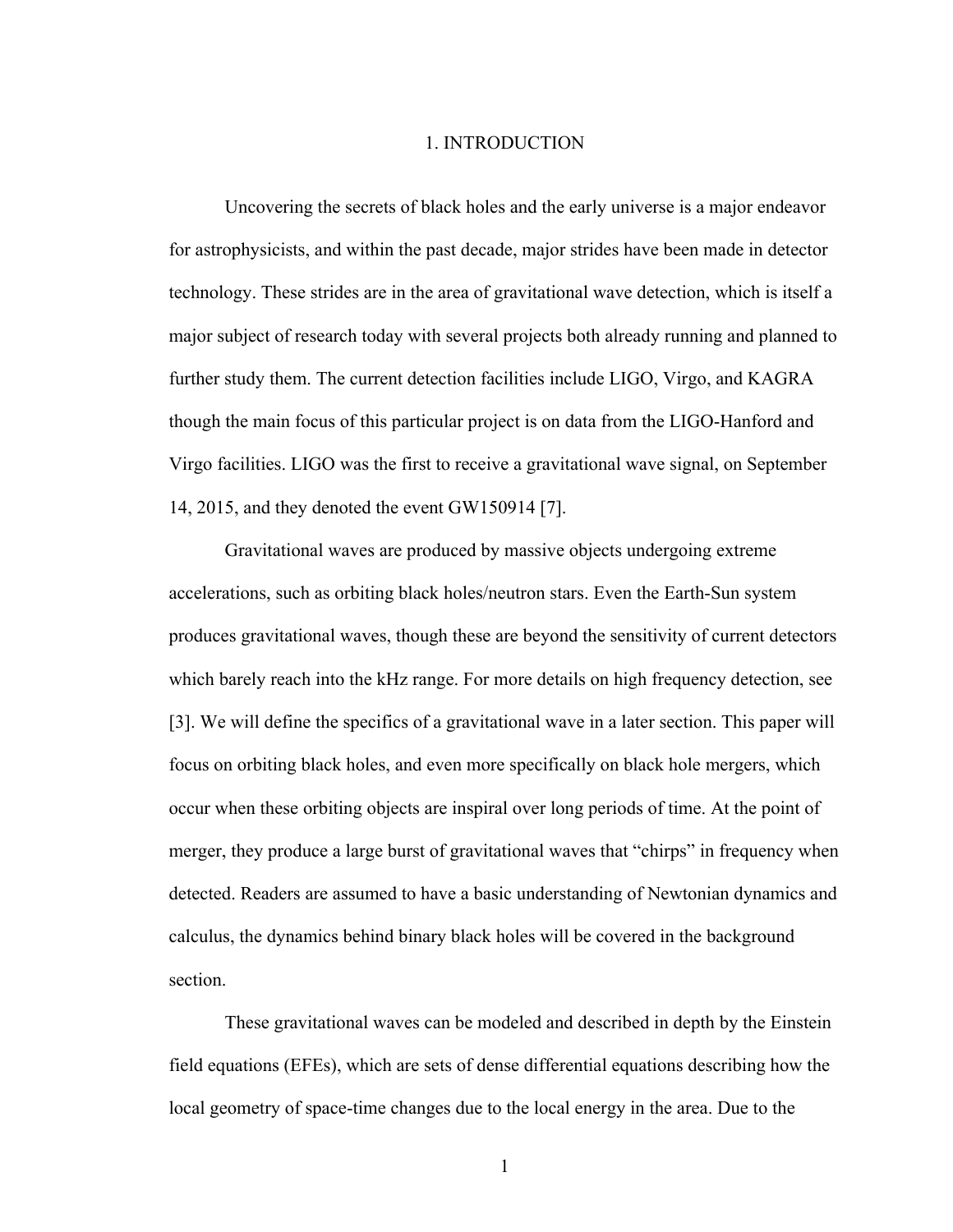nature of these equations, solving them exactly requires simplified symmetry conditions, such as a single stationary black hole, or other simple object. More complex systems, such as the orbiting black holes that this paper will deal with, require computational solutions to the EFEs that can create precise models. With these models, one can match experimental and analytical data to determine parameters of the system being analyzed, such as mass, energy released, and any other variables of interest.

#### 1.1 Computational Alternatives

Computational solutions of the EFEs have some drawbacks, such as the length of time necessary to ensure precision and the hardware required to reduce said time to months instead of years. Consequently, the EFEs are not the main focus of this paper, and they will not be described in depth. Instead, see [14] for more details on numerical relativity.

Until computational times decrease significantly, when seeking basic analysis and confirmation of detected events, the downsides of numerical relativity outweigh the benefits, and an alternative method is preferred. This paper will instead focus on one such alternative method, Post-Newtonian Expansion (PNE), and how well it can be used to predict parameters of black hole mergers. This method is used to analyze processed experimental data and obtain parameters based on arguments using classical physics combined with some relativistic arguments. PNE are approximate solutions to the EFEs that consist of power-series that can be expanded to as many orders as we might want for different parameters. This paper focuses entirely on the first-order approximation and

2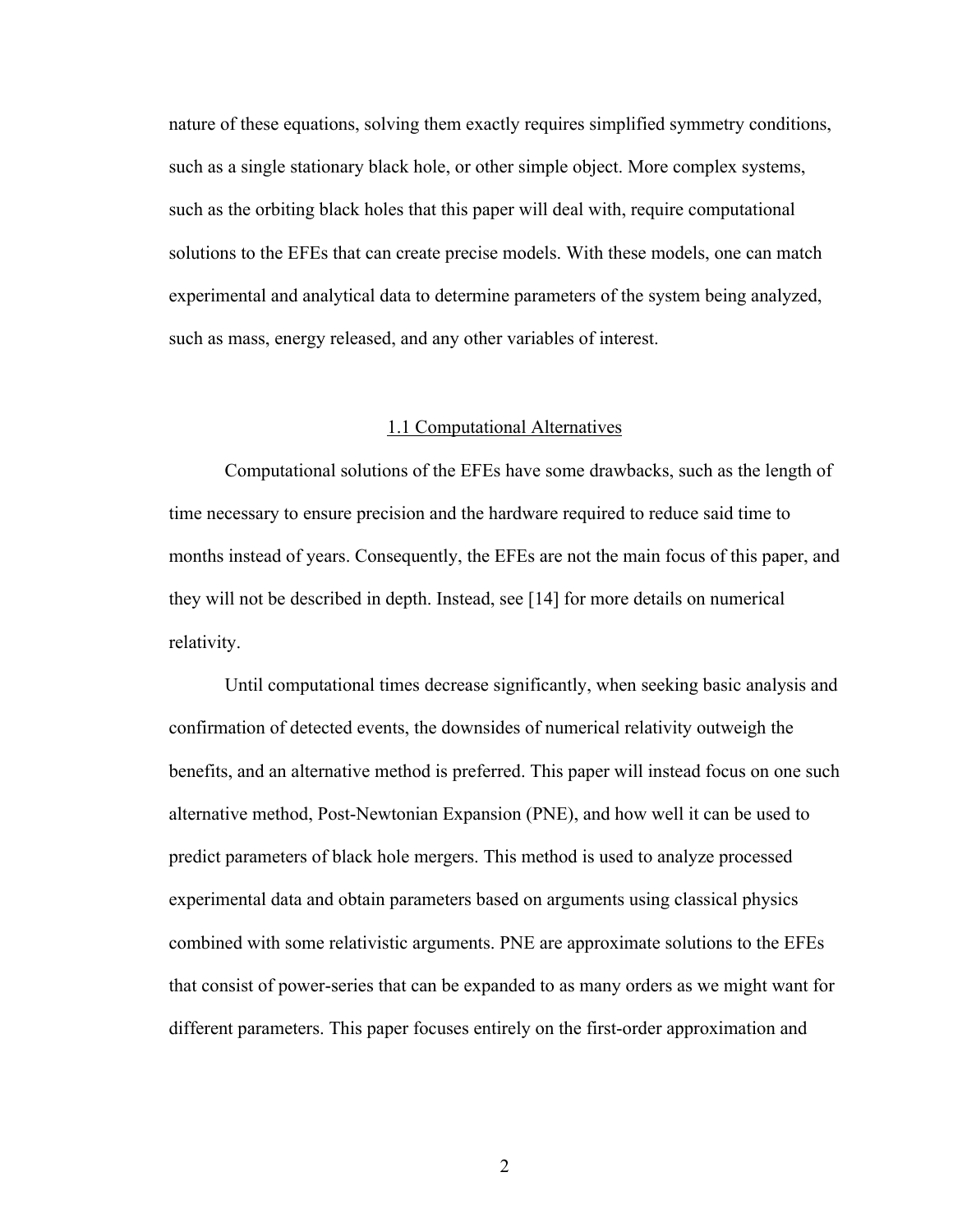how well we can utilize the singular parameter obtained to gather more information on the observed event through the use of some reasonable assumptions.

#### 1.2 Literature Examples

The literature surrounding black hole mergers has some examples of PNE being used to do analysis of a system of two orbiting black holes, usually going to higher-order approximations of at least third order.

L. Blanchet [6] discusses using high order PNE to model compact binary systems. He describes the reasons why PNE can be utilized to describe compact binary systems and goes into the assumptions necessary for accuracy in both higher and lower order approximations.

Campanelli, Manuela, et al. [8] compare models created using PNE to numerical relativity models and conclude that higher order PNE waveforms have advantages over lower order ones. Higher order waveforms yield better waveforms in analysis.

#### 1.3 Outline

This paper focuses on two gravitational events, GW170814 [1] and GW170809 [2] which have already been confirmed to be black hole mergers, and their specific parameters. A direct analysis of LIGO data was done using Python, specifically PyCBC [4] which is designed to analyze gravitational wave data. This analysis involved bandpassing and frequency filtering to clean the signal, and then the frequencies associated with this data were determined. This frequency data was then plotted versus time with linear regression to determine the slope. The slope was then used to determine chirp mass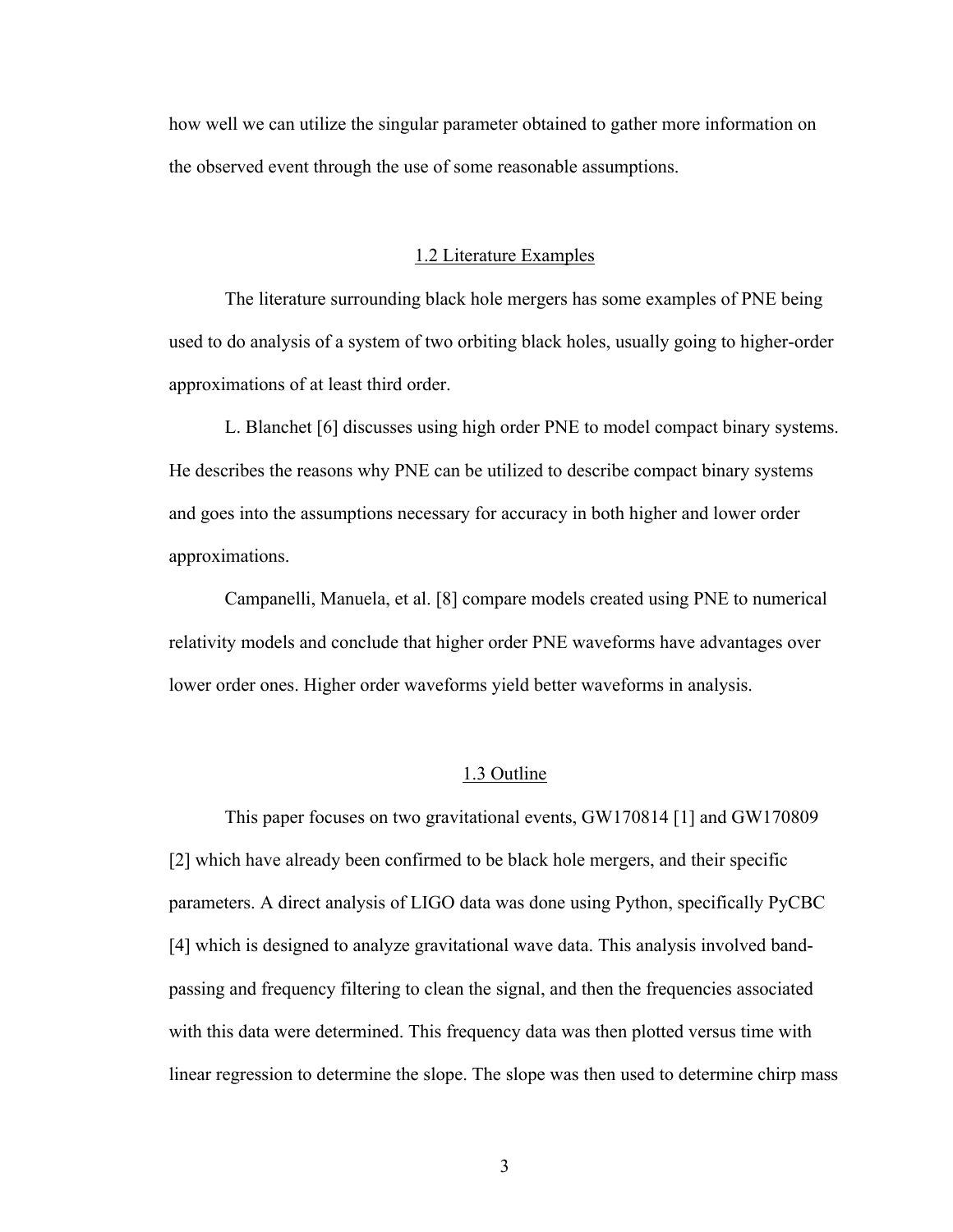and, through some analysis, energy emitted by gravitational waves. These parameters were then compared to the parameters already found to determine effectiveness of 1st order PNE analysis.

## 1.4 Outline

In this paper we will start in Section 2 by describing the basics of gravitational waves and compact binary systems. We will then move on to a brief overview of first order PNE in Section 3, deriving the expressions we will use later to determine our parameters. Next, we will describe our process of analyzing gravitational wave data in Section 4, and then move on to a discussion of results and our conclusions in Section 5.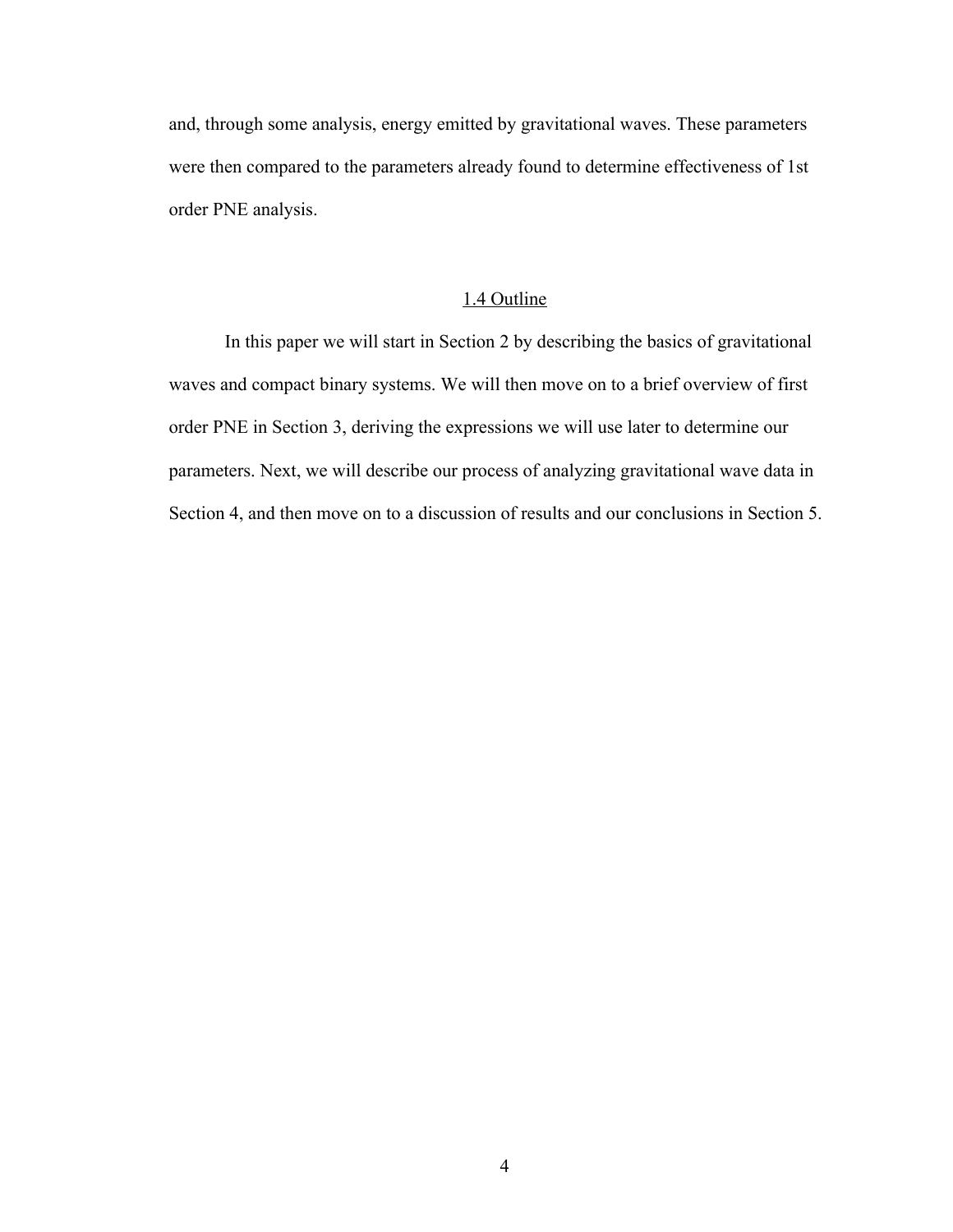#### 2. BACKGROUND

The majority of the background of this paper revolves around general relativity and Einstein's predictions surrounding the theory. The theoretical framework of general relativity is far beyond the scope of this paper, but the beauty of our first order PNE methods is that a rigorous understanding of general relativity is not required to still be able to make parameter predictions of compact two body systems.

#### 2.1 Gravitational Waves

Gravitational waves are a perturbation of space created by massive objects undergoing acceleration, and like all waves, they have a frequency, and an amplitude, sometimes called strain, a dimensionless quantity. These waves transmit energy as they perturb spacetime, and this energy transmission is the reason for inspiral and merger, as the gravitational waves take energy from the orbit and cause it to decay. The specifics of the energy decay will be discussed later. Any orbiting system has this energy decay, though for systems like the Earth orbiting the Sun, the energy decay is on a long time scale.

Einstein first predicted the existence of gravitational waves in 1916 [10], later providing a rigorous solution of the EFE for cylindrical gravitational waves [9]. We note here that this phenomenon is not predicted by standard Newtonian gravitational analysis, which assumes that physical interactions such as gravity propagate instantaneously, which is one reason PNE is called "Post-Newtonian" as it stands in-between the assumptions of general relativity and Newtonian mechanics.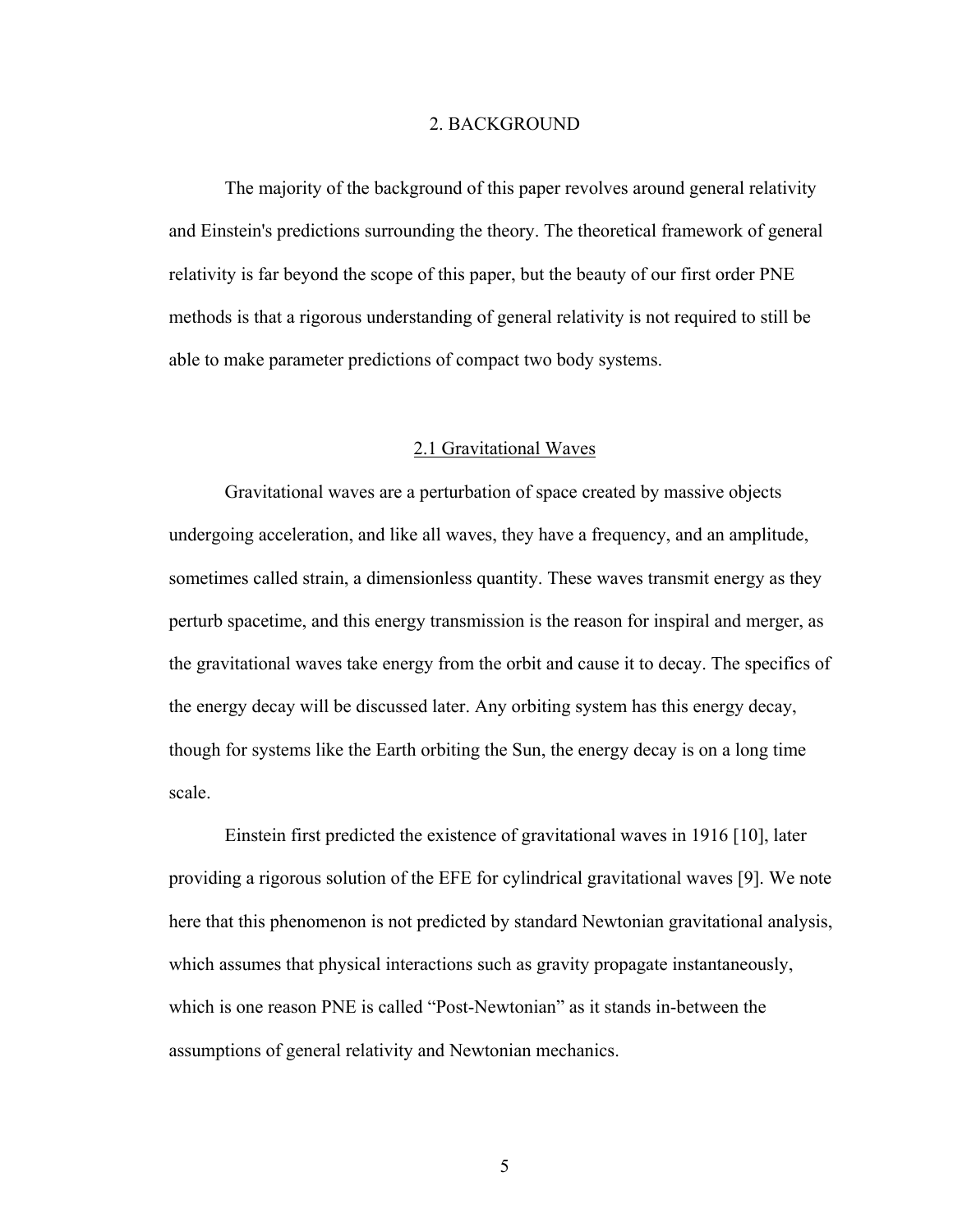As mentioned in section one, even the Earth-Sun system generates gravitational waves, but in this paper, we will be looking at specific compact two body systems so that we can properly apply PNE.

#### 2.2 Two-Body Systems

We will wait until our section on black holes to properly define compactness in our case, but we can define a two-body system. A two-body system in our case will be a system of two black holes, though the more generic case is any system of two orbiting objects. For example, the Earth-Sun system is a two-body system.

We assume that neither object is spinning, which only means that our energy radiated value will be a lower bound prediction. We also assume that their orbits are Keplerian, so that we can use some arguments using Kepler's laws and remain generally circular until merger. There are very few examples of elliptical mergers as the energy radiated will tend to circularize the orbit, but there have been very recent estimates of orbital eccentricity in numerical relativity simulations due to the GW190521 event [11]. As these events are rare and under large mass conditions, our circular orbit assumption can still hold. For more information on PNE assumptions, see [13] which describes the mass range in which non-chaotic behavior occurs that allows for the use of PNE.

#### 2.3 Black Holes

Black holes come in four flavors, which come from a combination of charge and rotation. For the purposes of this paper, we will focus on Schwarzschild black holes, which are uncharged and non-rotating which comes from an earlier assumption. At a

6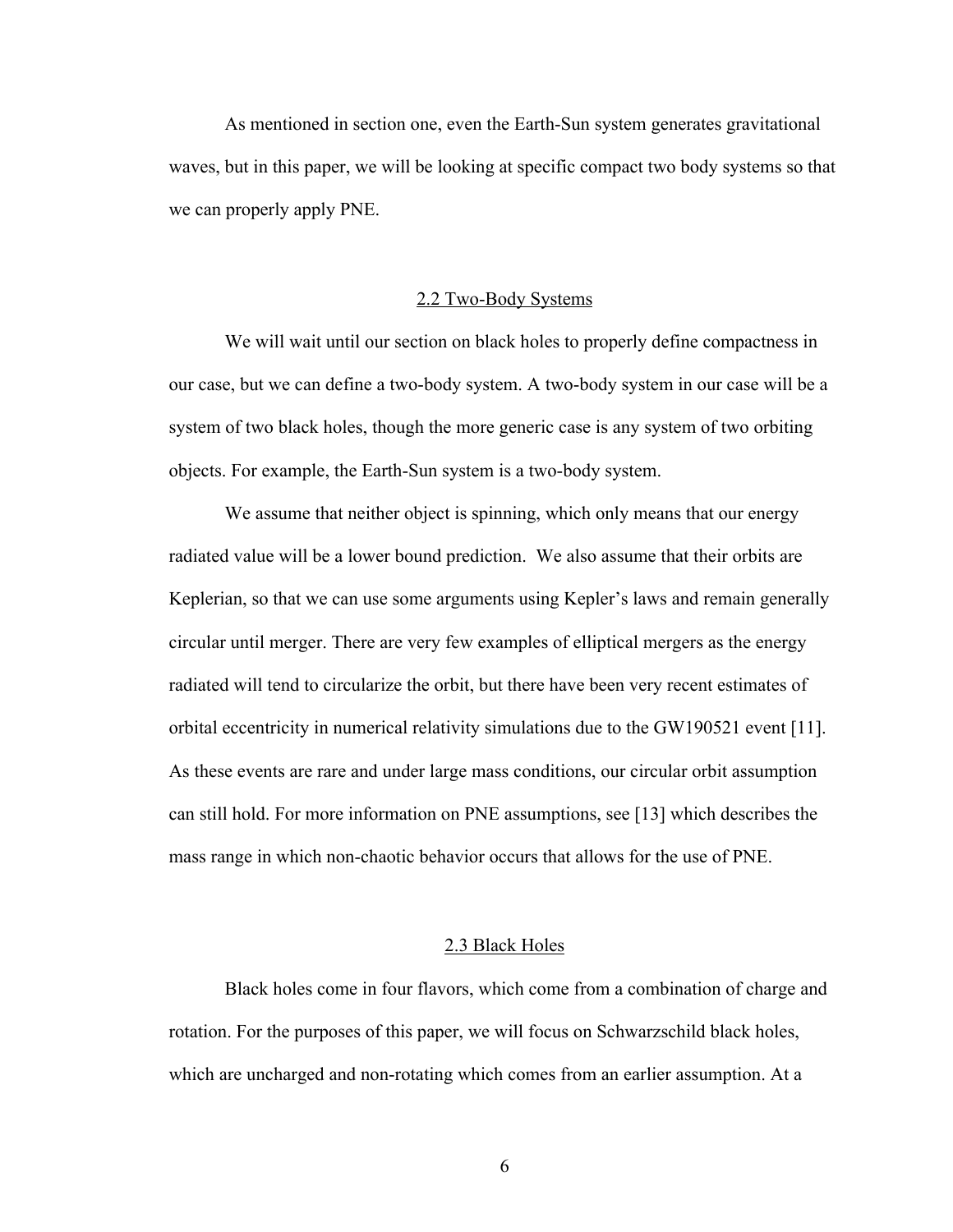most basic level, black holes are massive objects which have been compressed to below a metric known as the Schwarzschild radius, at which irreversible gravitational collapse occurs. The Schwarzschild radius is defined as follows,

$$
r_s = \frac{2GM}{c^2}.
$$

#### *Equation 1*

With G being the gravitational constant, c being the speed of light, and M being the mass of the object. With this metric we can now complete our definition of a compact two body system, in which compactness in our case will be distances of within an order of magnitude to the Schwarzschild radius of each black hole. The orbit of these objects will be constrained to a single plane. Now with black holes defined, we have one thing left to define before moving on to our section on PNE.

#### 2.4 Gravitational Quadrupole Moment and Chirp Mass

Before going into the details of Post-Newtonian expansion, we will first talk about the gravitational quadrupole moment, and chirp-mass of a compact binary system. The gravitational quadrupole is a measure of how stretched out a mass along a particular axis, and we will give the mathematical definition for our system in our section on PNE.

The chirp mass of our system is related to the two masses of our black hole system. It effectively is a reduced mass that measures the gravitational wave emission from a binary system. The chirp mass will be defined as,

$$
\mathcal{M} = \frac{(m_1 m_2)^{\frac{3}{5}}}{(m_1 + m_2)^{\frac{1}{5}}}.
$$

*Equation 2*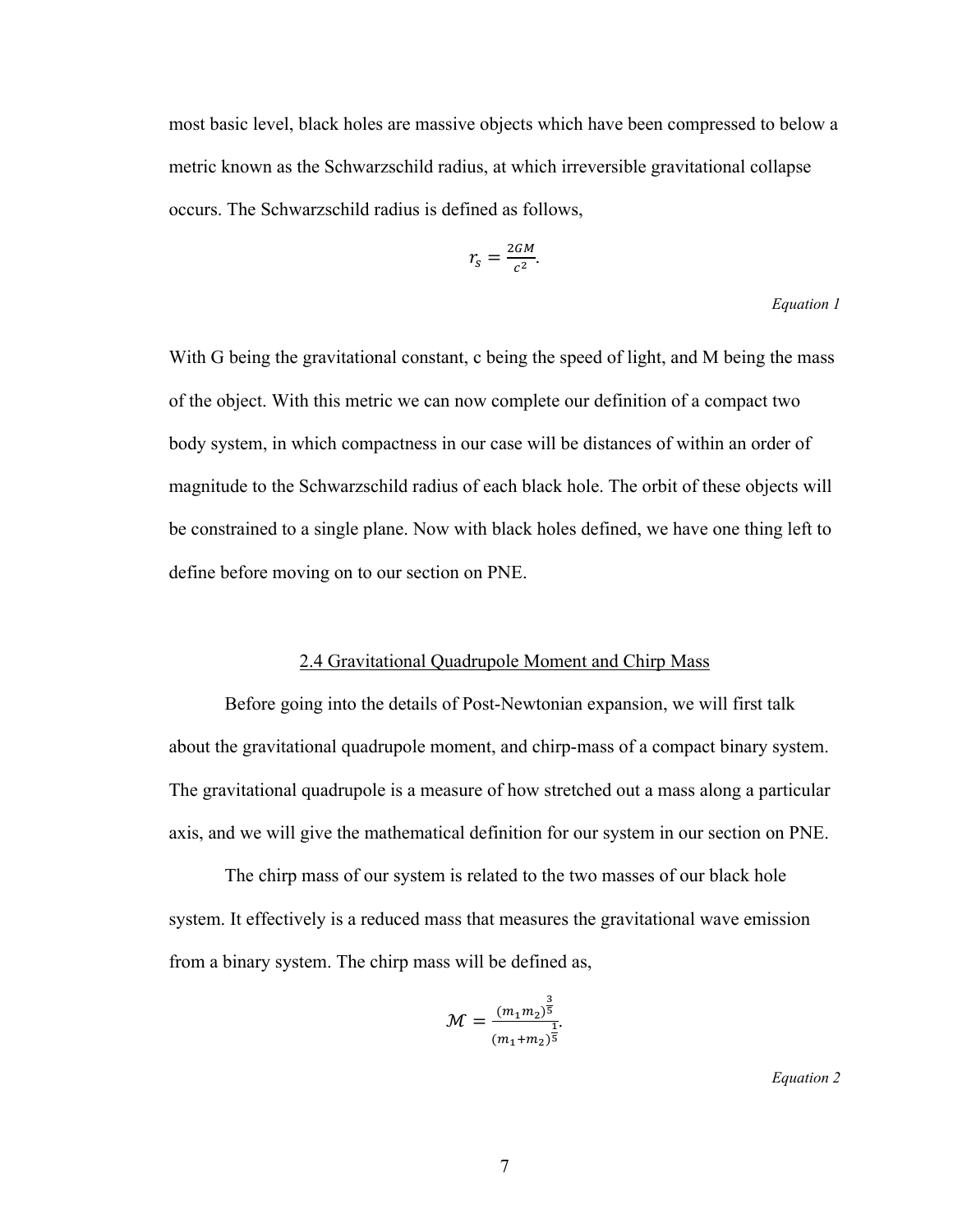With  $m_1$  and  $m_2$  being the masses of each object in our two-body system. The reason why we are using chirp mass instead of attempting to determine the separate masses of each individual black hole, is because we only need a 1st order Post-Newtonian expansion to determine chirp-mass, and it still provides detail about the system that can be used in conjunction with some assumptions to calculate a few parameters. We do not need to derive this form because it will appear in our derivation of 1st order PNE and we will rewrite the expression as the chirp mass. We now have a solid framework in place of our system, so we can move on to the theoretical framework behind parameter estimation.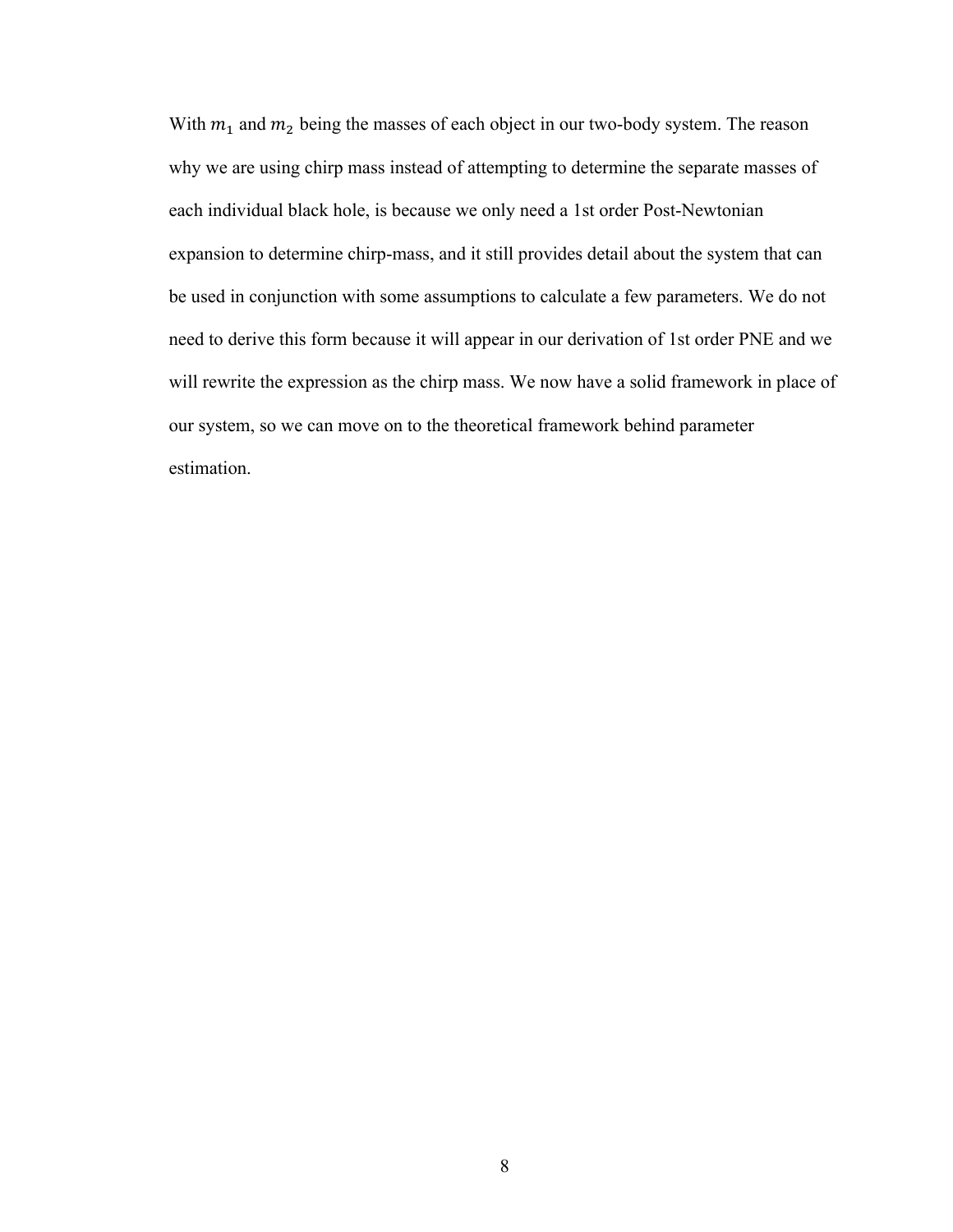#### 3. POST-NEWTONIAN EXPANSION

Post-Newtonian expansions are designed as approximate solutions of Einstein's field equations for the metric tensor. They are power series solutions to the EFE that can be expanded or contracted depending on which parameters are desired to be extracted. For a thorough derivation, see [17] which provides a rigorous description of the different mathematical steps involved for general PNE of any order. Since this paper is focused on the first order expansion, there will be a derivation of this expansion in simpler terms, utilizing the quadrupole moment of the two-body system in question, which is related to the stress-energy tensor of the system. We are using this because it is the lowest order term in the Newtonian limit, in which  $\frac{1}{c} \rightarrow 0$ , with c being the speed of light. Time variation in the quadrupole moment can also produce gravitational radiation, unlike time variation in the lower multipole or monopole moments, which will give us our gravitational wave source. This limit is possible since c is very large  $(\sim 10^8)$ .

Also note that there are a couple of assumptions made under PNE, namely that the system is slowly moving and weakly stressed. These assumptions are quite relative with regards to the systems in question, since this paper is dealing with compact-binary systems which are moving at speeds in excess of 50% the speed of light, with large changing gravitational fields, but PNE still holds under these conditions[5].

## 3.1 Derivation of 1st Order PNE

The majority of this derivation comes from [15]. Start with the general two body system we have described, orbiting in a Cartesian coordinate system  $(x, y, z)$ , with masses  $m_1$  and  $m_2$ . The Quadrupole moment of this system is,

9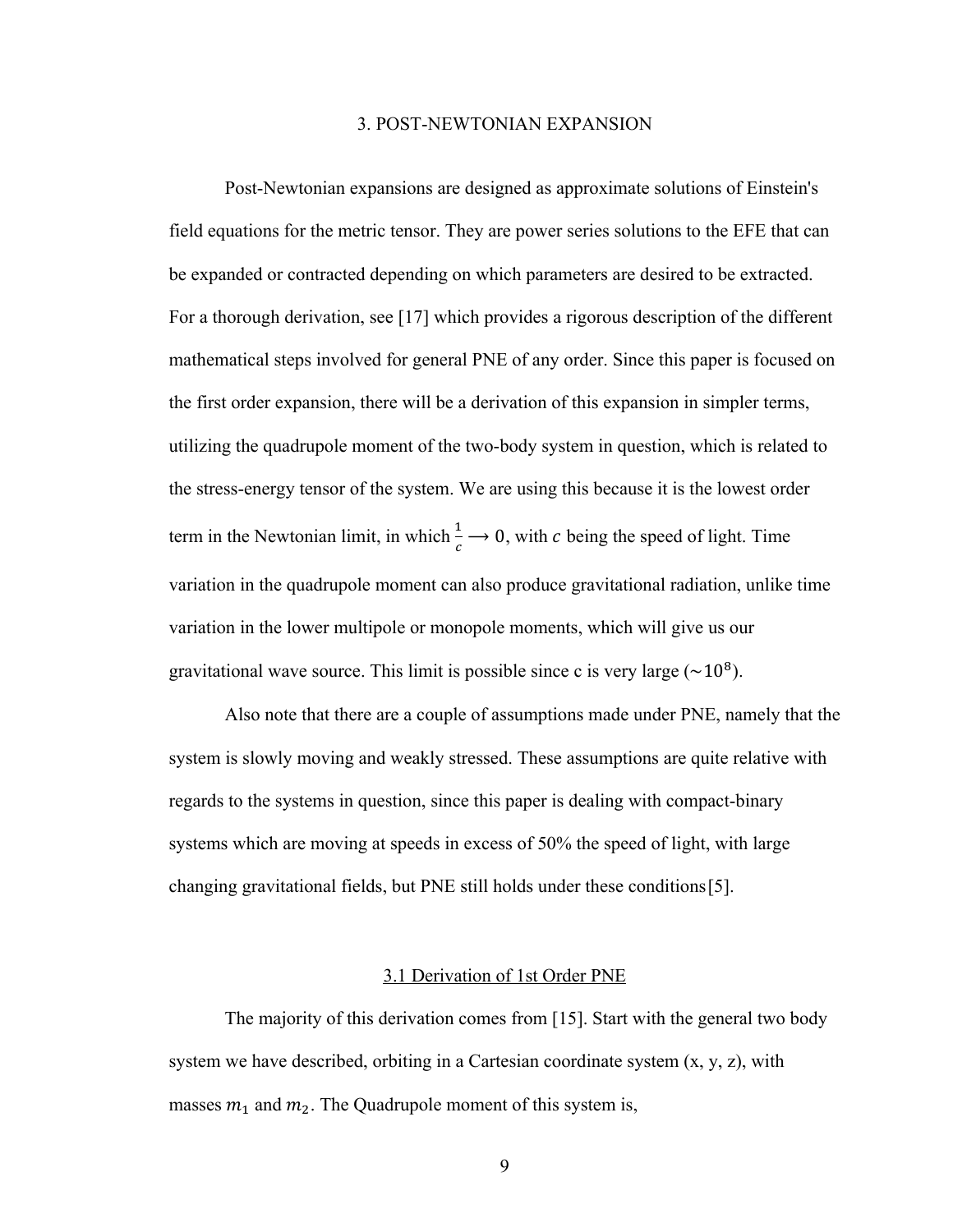$$
Q_{ij} = \int d^3x \rho(x, y, z)(x_i x_j - \frac{1}{3}r^2 \delta_{ij}),
$$

*Equation 3*

with r being the radial distance from the origin (the system center of mass),  $\delta_{ij}$  being the Kronecker delta, and  $\rho(x, y, z)$  being the mass density. For a two-body system A  $\in (1,2)$ rotating in the x-y plane, this equivalent to,

$$
Q_{ij} = \sum_{A \in (1,2)} m_A \begin{bmatrix} \frac{2}{3}x_A^2 - \frac{1}{3}y_A^2 & x_A y_A & 0\\ x_A y_A & \frac{1}{3}y_A^2 - \frac{2}{3}x_A^2 & 0\\ 0 & 0 & -\frac{1}{3}x_A^2 \end{bmatrix}
$$

*Equation 4*

Einstein found [9] that the gravitational wave strain  $h$  at a distance  $d_l$  is defined as,

$$
h_{ij} = \frac{2G}{c^4 d_L} \frac{d^2 Q_{ij}}{dt^2},
$$

*Equation 5*

with the rate at which the energy of the gravitational wave is changing due to these waves over time given by

$$
\frac{dE_{GW}}{dt} = \frac{c^3}{16\pi G} \int \int \left| \frac{dh}{dt} \right|^2 dS = \frac{G}{5c^5} \sum_{i,j=1}^3 \frac{d^3 Q_{ij}}{dt^3} \frac{d^3 Q_{ij}}{dt^3},
$$

*Equation 6*

with  $\left| \frac{dh}{dt} \right|^2 = \sum_{i,j=1}^3 \frac{dh_{ij}}{dt}$  $dh_{ij}$  $dt$  $\frac{a_{i,j}}{a_{i,j+1}}$   $\frac{a_{i,j}}{a_{i,j}}$ , the integral being over a sphere at radius  $d_L$ , G being the gravitational constant, and  $c$  being the speed of light. Utilizing some trigonometry, we can simplify Equation 4. The orbit is assumed to be in the x-y plane, and circular, which means  $r = r_1 + r_2$  and frequency  $f = \frac{\omega}{2\pi}$ , giving us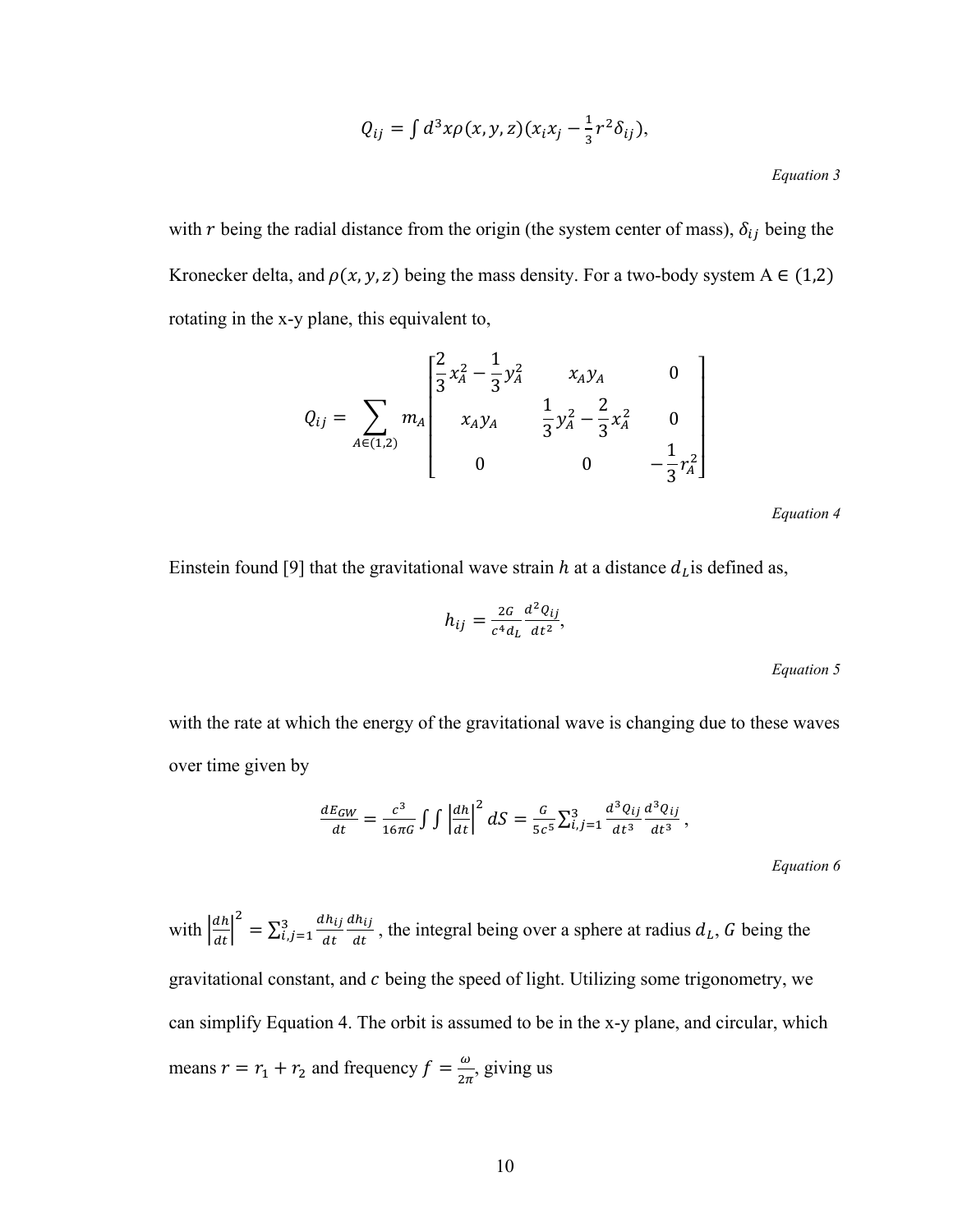$$
Q_{ij}^A(t) = \frac{m_A r_A^2}{2} I_{ij},
$$

*Equation 7*

with 
$$
I_{xx} = \cos(2\omega t) + \frac{1}{3}
$$
,  $I_{yy} = \frac{1}{3} - \cos(2\omega t)$ ,  $I_{yx} = I_{xy} = \sin(2\omega t)$  and  $I_{yx} = \frac{1}{3}$ . We  
can combine our expressions in Equation 7 to find  $Q_{ij}(t) = \frac{\mu r^2}{2} I_{ij}$  with  $\mu$  being the  
reduced mass  $\mu = \frac{m_1 m_2}{m_1 + m_2}$  and apply that to Equation 6 to find,

$$
\frac{dE_{GW}}{dt} = \frac{32G}{5c^5} \mu^2 r^4 \omega^6.
$$

*Equation 8*

The energy loss from this system mainly takes energy from the orbital energy,

$$
E_{orb} = -\frac{GM\mu}{2r},
$$

*Equation 9*

and therefore

$$
\frac{dE_{orb}}{dt} = \frac{GM\mu}{2r^2}\frac{dr}{dt} = -\frac{dE_{GW}}{dt}.
$$

*Equation 10*

Assuming the energy radiated away over each orbit is small in comparison to  $E_{orb}$ , each orbit can be described as approximately Keplerian. We can use Kepler's third law,  $r^3$  =  $\frac{GM}{\omega^2}$  [16], and its derivative,  $\frac{dr}{dt} = -\frac{2}{3}r \frac{d\omega}{dt}$  $dt$  $\frac{1}{\omega}$ , in combination with Equations 8 and 10 to obtain our final equation,

$$
\left(\frac{d\omega}{dt}\right)^3 = \left(\frac{96}{5}\right)^3 \frac{G^5 \mu^3 M^2}{c^{15}} \omega^{11} = \left(\frac{96}{5}\right)^3 \frac{(G\mathcal{M})^5}{c^{15}} \omega^{11},
$$

*Equation 11*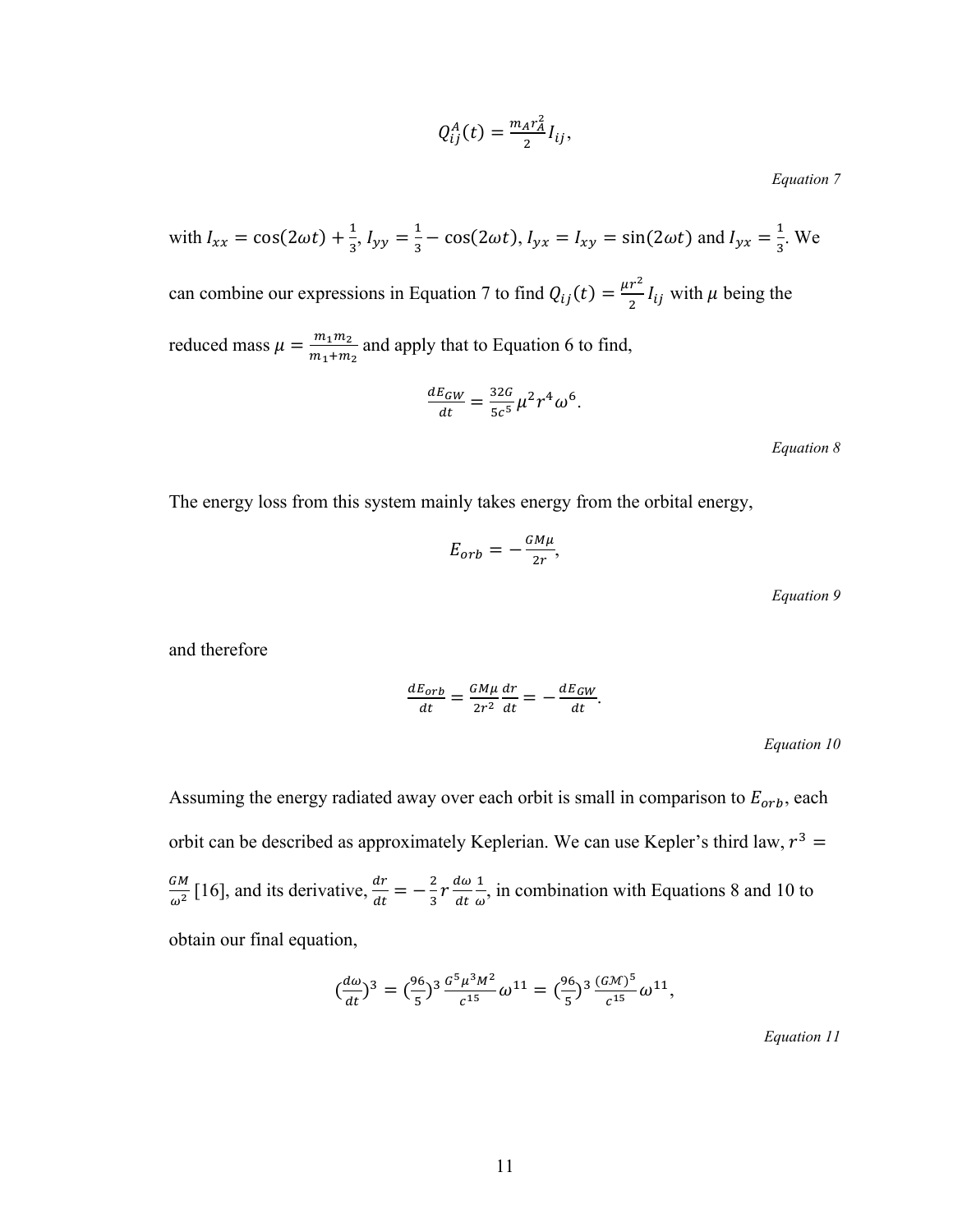where  $M = m_1 + m_2$  and M is the chirp mass from Equation 2. This can be converted into a frequency equation, to find

$$
\frac{df}{dt} = \frac{96}{5} \pi^{\frac{8}{3}} \left(\frac{GM}{c^3}\right)^{\frac{5}{3}} f^{\frac{11}{3}}.
$$

*Equation 12*

This finishes our derivation of our equation that we will use to perform parameter estimation, which we can now move on to.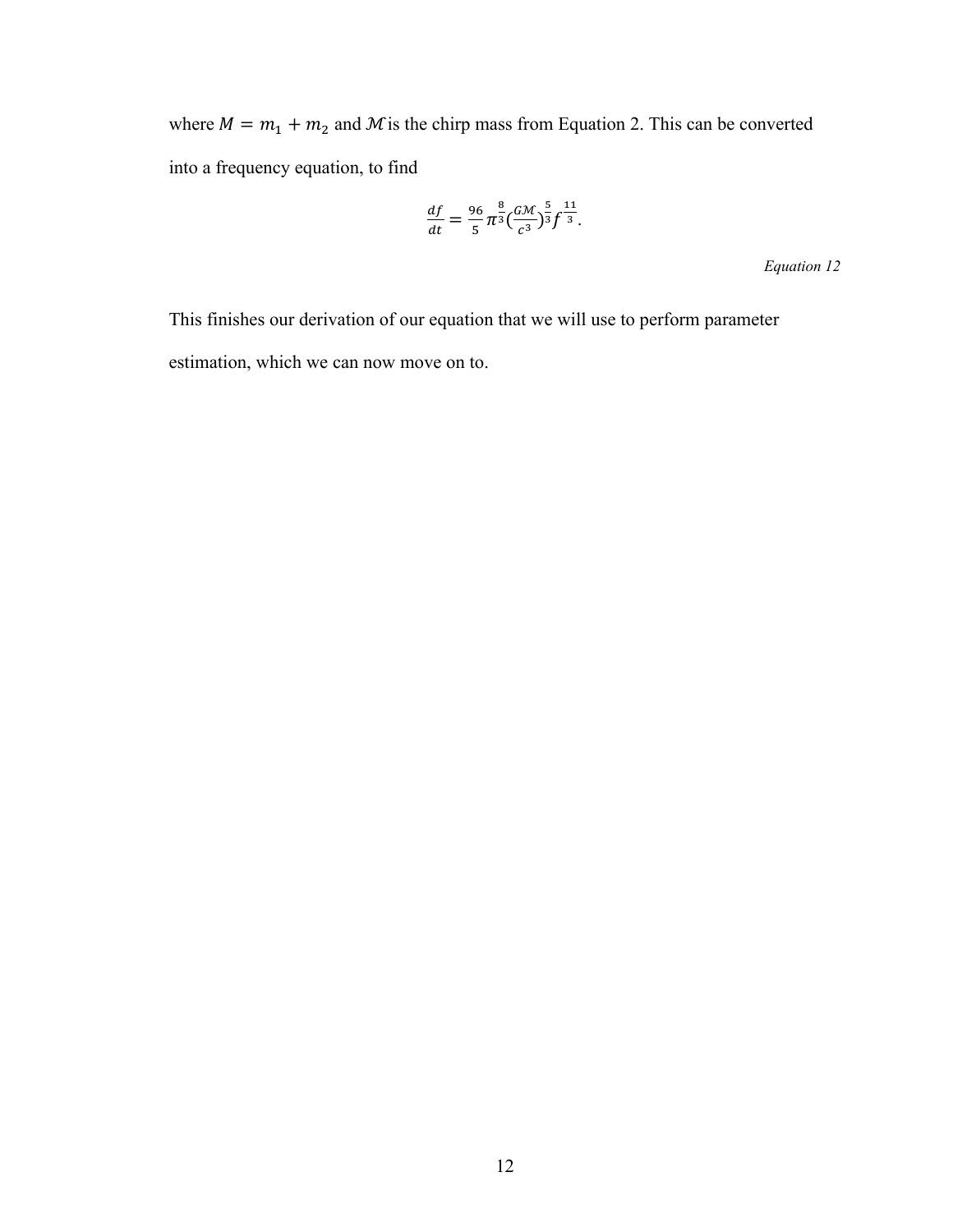#### 4. PARAMETER ESTIMATION

Now that we have an expression that contains chirp mass, we can do some rearranging and use it alongside experimental data to obtain some parameters.

#### 4.1 Chirp Mass Estimation

From Equation 12, we can rearrange terms to get an equation of the form,

$$
f^{-\frac{11}{3}}df = \frac{96}{5}\pi^{\frac{8}{3}}\left(\frac{GM}{c^3}\right)^{\frac{5}{3}}dt,
$$

*Equation 13*

which can then be integrated to find

$$
-\frac{3}{8}f^{-\frac{8}{3}} = \frac{96}{5}\pi^{\frac{8}{3}}(\frac{GM}{c^3})^{\frac{5}{3}}t + c.
$$

*Equation 14*

We can rearrange this again and isolate frequency to give our final equation

$$
f^{-\frac{8}{3}} = -\frac{256}{5} \pi^{\frac{8}{3}} \left(\frac{G\mathcal{M}}{c^3}\right)^{\frac{5}{3}} t + c.
$$

*Equation 15*

This equation relates the frequency of the gravitational waveform, which increases as the orbiting black holes inspiral towards a merger. The constant of integration is known as the time of coalescence [15] which is beyond the scope of this paper. By measuring the  $f^{-\frac{8}{3}}$ , and plotting against time, we can use simple linear regression to find a best fit line. From that line we can obtain a slope and solve for chirp mass. We can do this without any assumptions of a particular waveform model by measuring the t between successive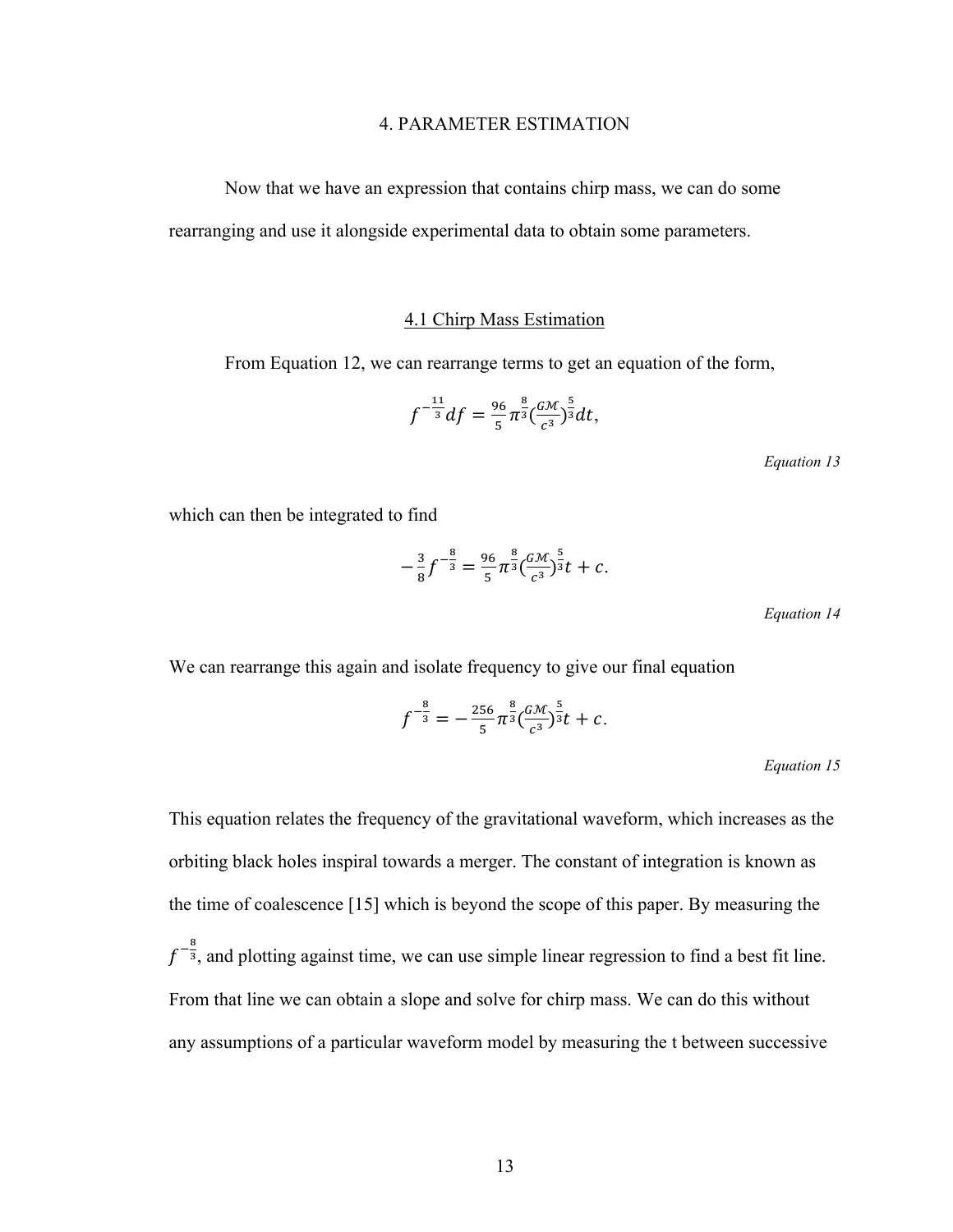zero crossings and estimating the frequency as  $f = \frac{1}{2\Delta t}$  since  $f = \frac{1}{T}$  and we will be finding half the time to complete one cycle.

We can do all of this using Python and PyCBC [4], the specific code used can be found in Appendix A. The data from LIGO-Hanford and VIRGO was whitened, bandpassed and frequency filtered at the frequencies recommended by PyCBC. After analysis, the VIRGO data was found to be too noisy for the analysis without assumption of waveform and so only LIGO-Hanford (L1 and H1 respectively) was used. The data was first high pass filtered, to remove frequencies lower than what is reasonable for the data sets we are working with. The data was then whitened to bring the waveform into better focus, and then the data was high and low passed to reduce noise. The result of this filtering can be seen below, in Figure 1.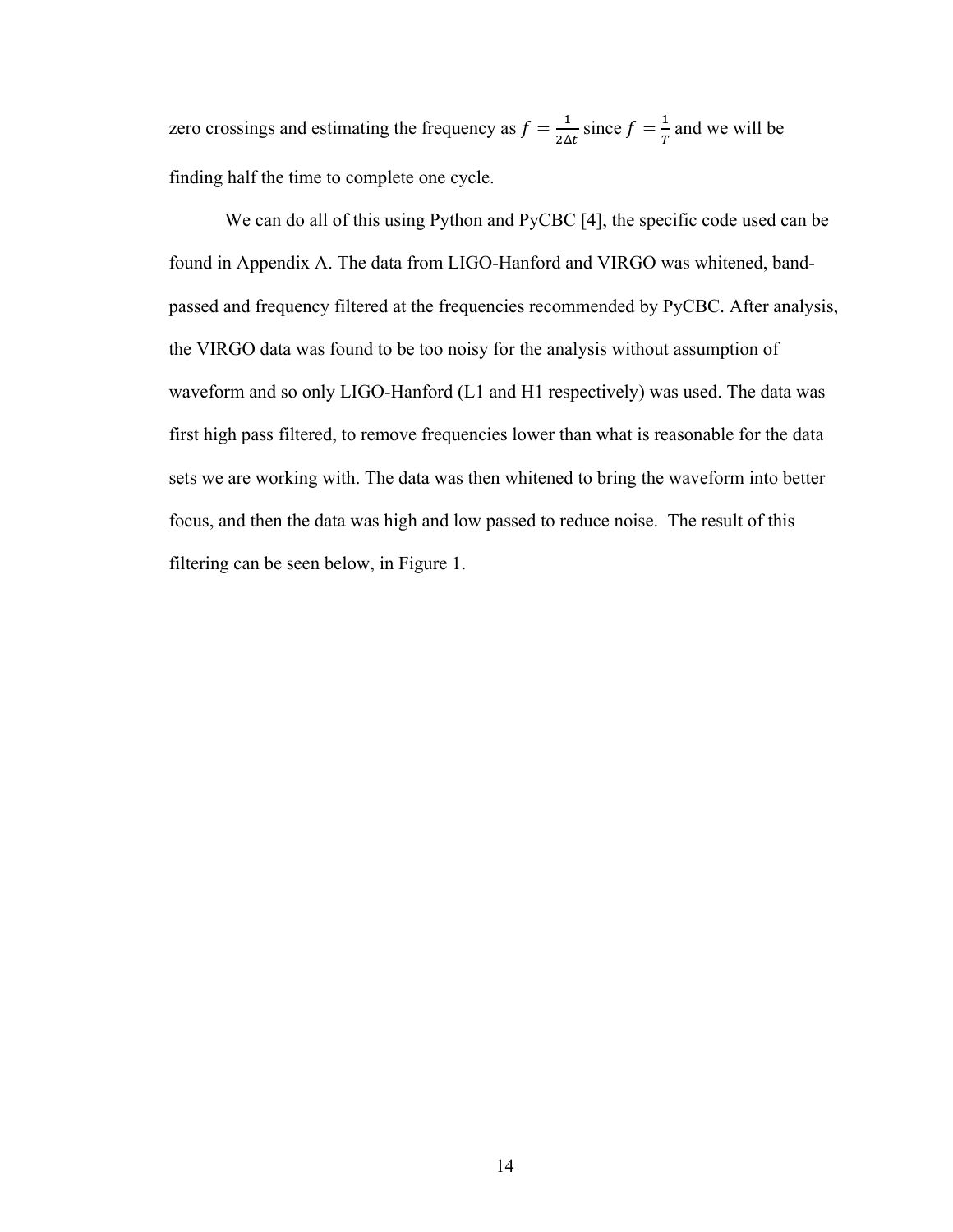

**Figure 1.** The strain data for both GW170814 and GW170809 plotted against GPS time, which is shown in seconds form, note that for GW170814, the data was whitened slightly more than GW170809 though there still is some noise present.

This data was then transferred into R for regression analysis, the results of which can be seen below, in Figure 2.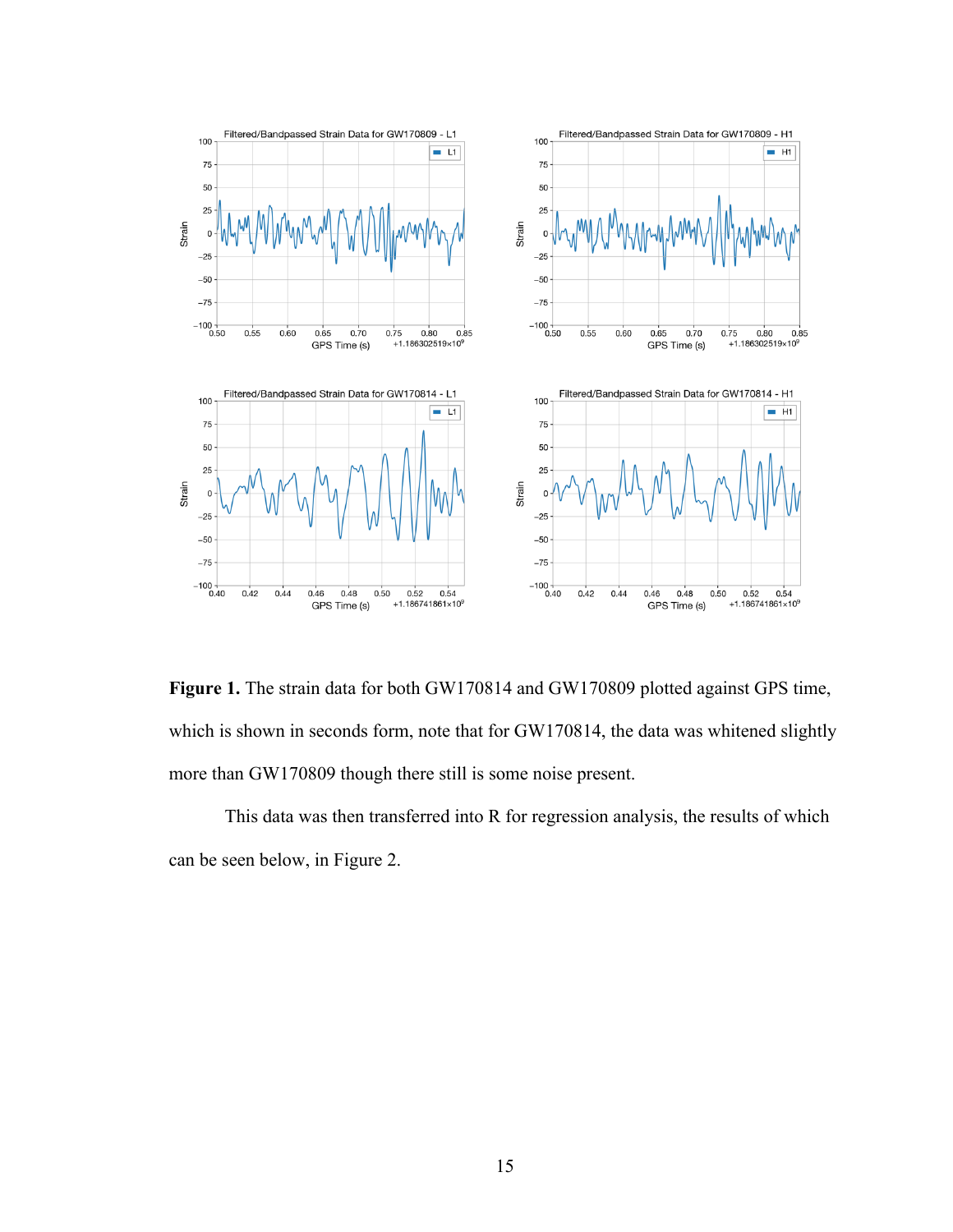

**Figure 2.** The regression models for each merger, fitting  $f^{-\frac{8}{3}}$  to time and creating a best fit line for the purpose of finding slope.

The main reason R was chosen for regression over Python is that R is better suited for this kind of data analysis. Python was still required since R does not easily analyze the main data format that the gravitational wave strain data comes in. The calculated chirp-masses can be seen below, in Table 1, with  $R^2$  values and uncertainties.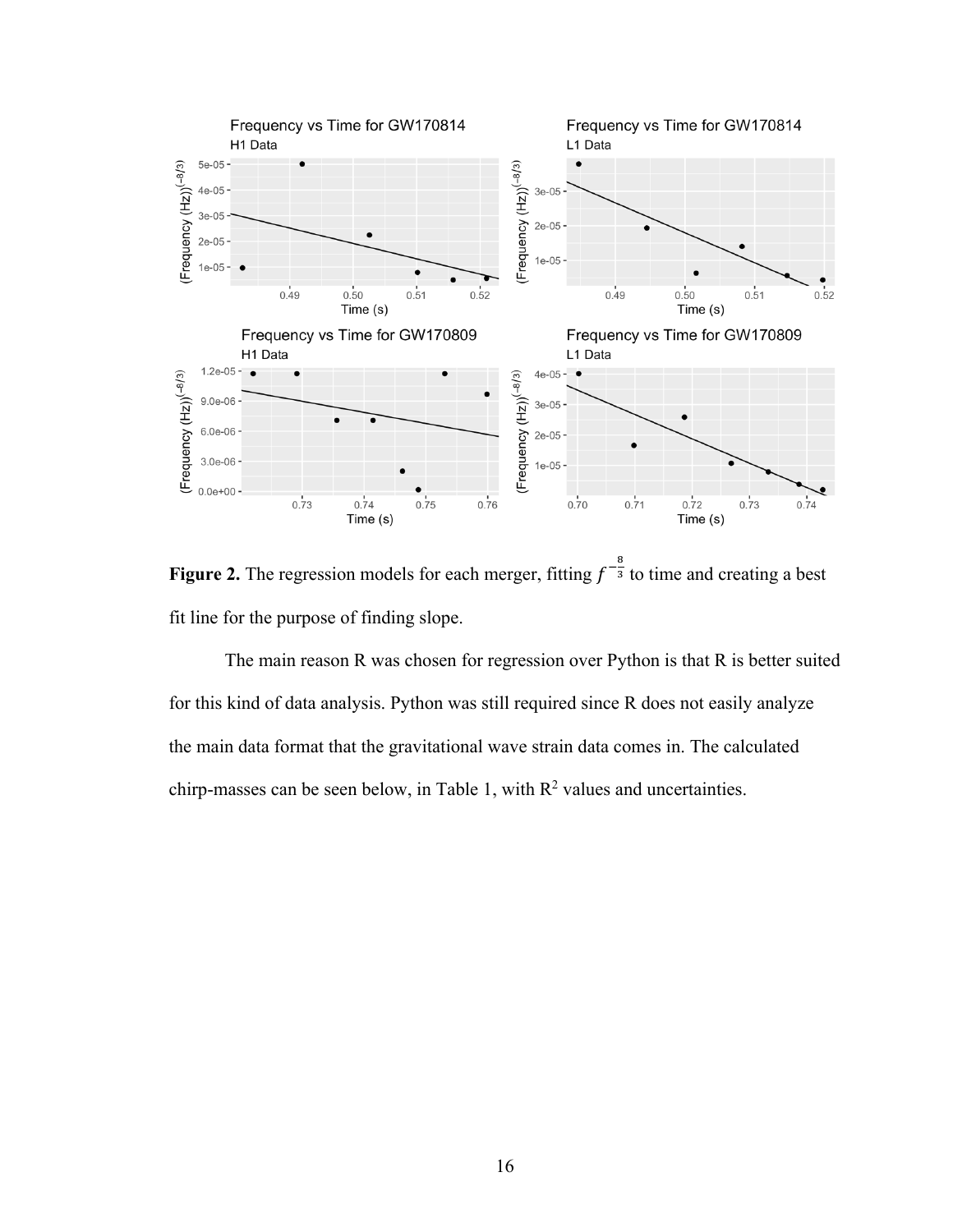|               | Chirp Mass $(M_{\odot})$ | $R^2$   | Uncertainty $(\pm M_{\odot})$ |
|---------------|--------------------------|---------|-------------------------------|
|               |                          |         |                               |
| GW170814 (H1) | 172.6                    | 0.2494  | 158.6                         |
|               |                          |         |                               |
| GW170814 (L1) | 215.5                    | 0.7756  | 98.06                         |
|               |                          |         |                               |
| GW170809 (H1) | 62.6                     | 0.09525 | 71.95                         |
|               |                          |         |                               |
| GW170809 (L1) | 205.5                    | 0.8362  | 77.81                         |
|               |                          |         |                               |

Table 1. Chirp masses with uncertainties and R<sup>2</sup> calculated from the slopes of the linear regression models.

See Appendix B for how these values were calculated using R. We will discuss these further in the results section. From these chirp masses, we can move on to estimating radiated energy.

#### 4.2 Radiated Energy Estimation

To estimate the maximum radiated energy, we need the frequency of gravitational waves at maximum amplitude, the distance between the two black holes, and an estimation of the mass of each black hole. The frequency of gravitational waves at maximum amplitude was found for each data set using the zero-crossing data already collected. These were then averaged for each object.

We can then use these to estimate the orbital angular velocity as  $\frac{2\pi f_{max}}{2} = \omega$ . From here we turn to Kepler's third law, where

$$
r^3 = \frac{GMT^2}{4\pi^2} [16],
$$

*Equation 16*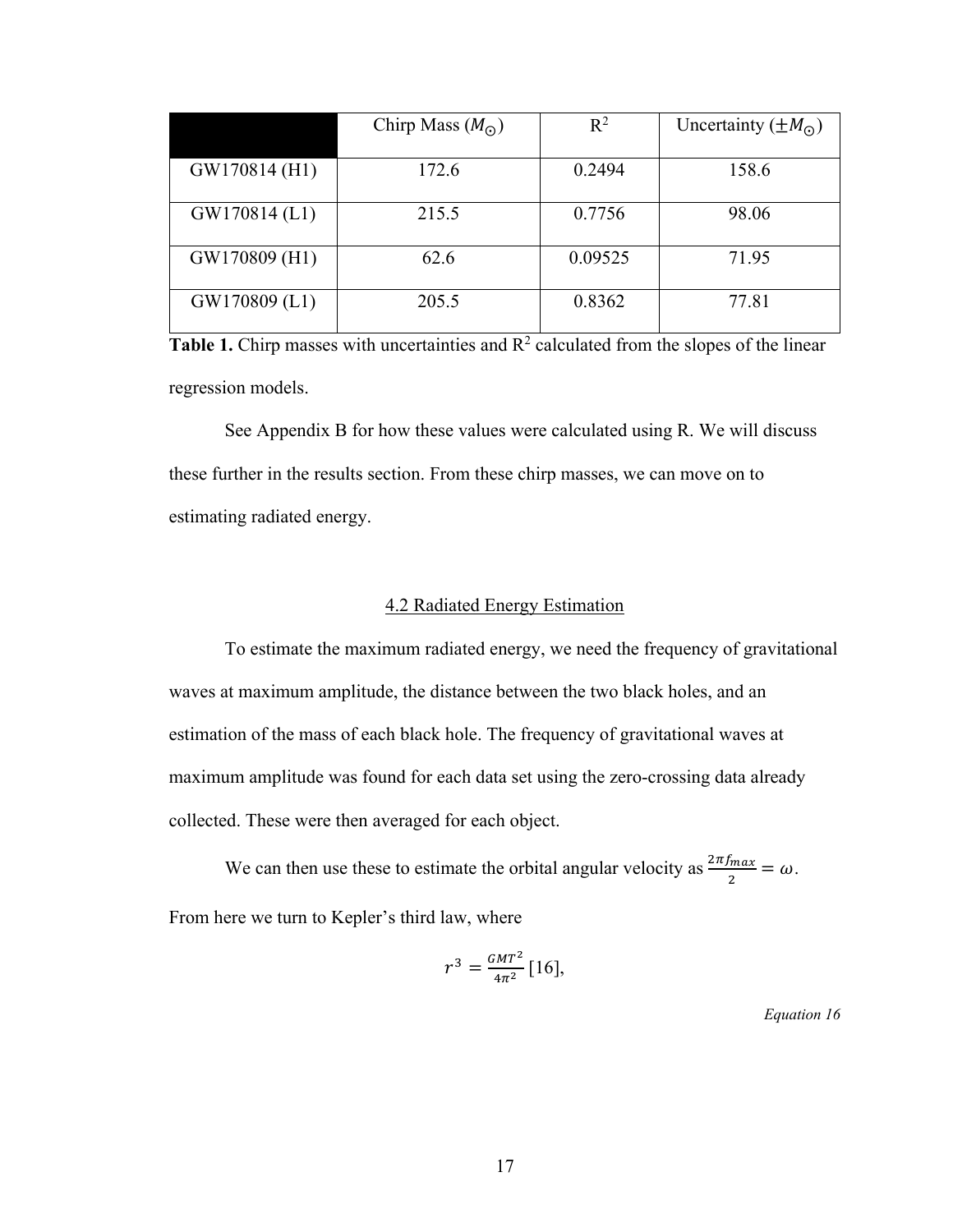with M as the orbited mass,  $T$  as the orbit period, and  $r$  as the distance between the binary objects. Equation 16 can be rearranged using  $T = \frac{2\pi}{\omega}$  to obtain  $r = (\frac{GM}{\omega^2})^{\frac{1}{3}}$ , where  $r$ is the distance between the black holes and  $M$  is the combined black hole masses. We can finally find the mass of each black hole by assuming the black holes have equal masses, which is reasonable as they do to an order of magnitude. From this assumption we can use the chirp mass to find the mass as

$$
m=2^{\frac{1}{5}}\mathcal{M},
$$

*Equation 17*

where  $m$  is the mass of either black holes and  $M$  is the chirp mass, this follows directly from the chirp mass formula.

Finally, we can use our orbital energy formula from Section 3, and all of our values obtained above to calculate the energy radiated away assuming all of it is  $E_{orb}$  =  $-\frac{GM\mu}{2r}$  from Equation 9. This value will be positive as we are looking at it from the perspective of the energy of the gravitational wave and not the energy lost. The tabulated results of all of these calculations can be seen in Table 2, below.

|                 | $f_{max}$ (Hz) | m $(M_{\odot})$ | r(km) | $E_{orb}$ $(M_{\odot}c^2)$ |
|-----------------|----------------|-----------------|-------|----------------------------|
| $GW170814$ (L1) | 136.5          | 247.5           | 709.7 | 63                         |
| $GW170809$ (L1) | 102.4          | 236.1           | 846.1 | 49                         |

**Table 2.** Parameters found using the previous analysis, uncertainties not included as these values are entirely approximations.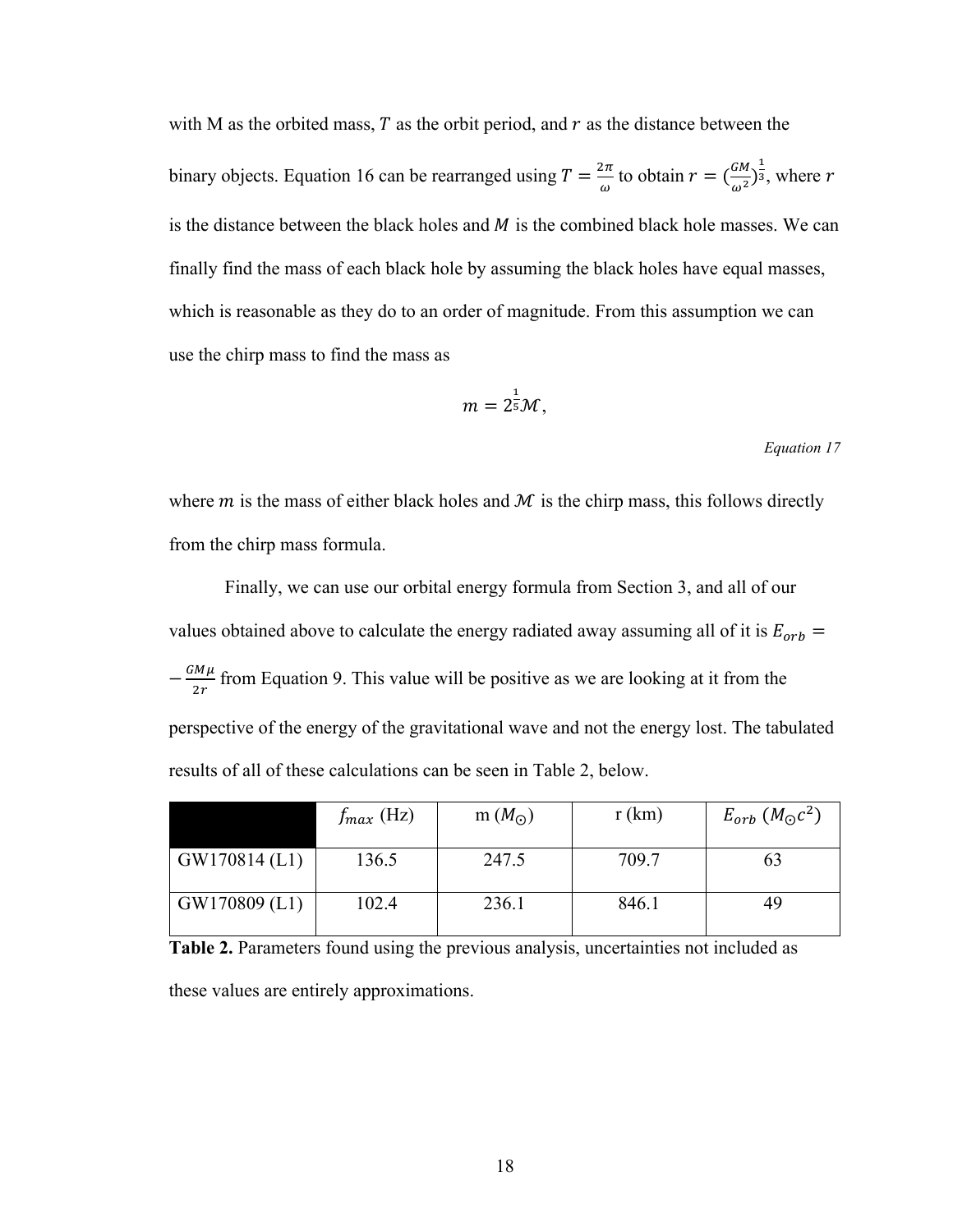Note that for these parameters, only the chirp-masses with an  $R^2 > 0.5$  were used to estimate parameters as these are the only values of statistical significance. With this, we have our estimated parameters of both mergers, and we can move on to a discussion of our results.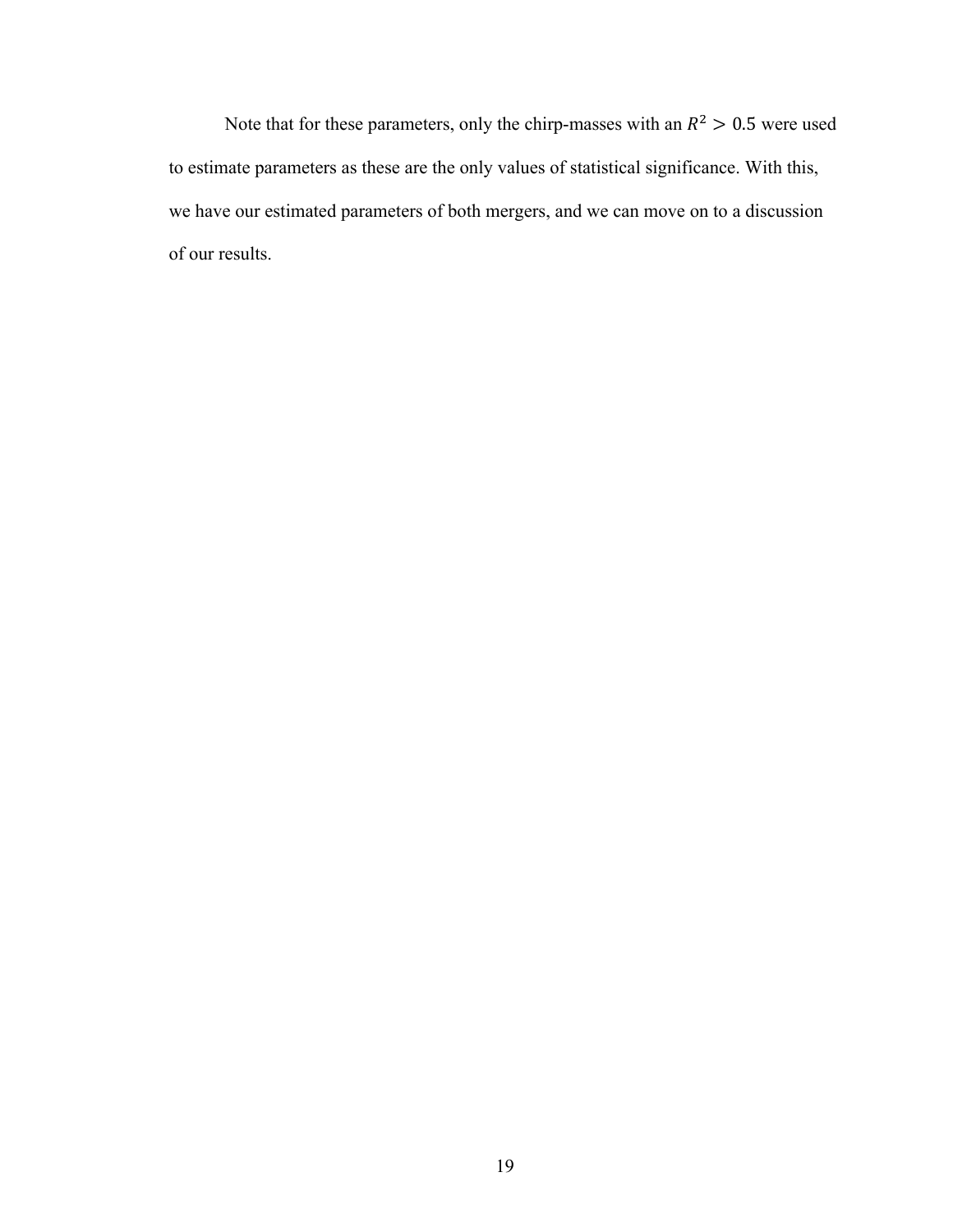#### 5. CONCLUSION

|                      | Chirp Mass $(Mo)$    | Radiated Energy $(M_{\odot}c^2)$ |
|----------------------|----------------------|----------------------------------|
| GW170814 (predicted) | $215.5 \pm 98.06$    | 63                               |
| GW170809 (predicted) | $205.5 \pm 77.81$    | 49                               |
| GW170814 (actual)    | $24.1^{+1.4}_{-1.1}$ | $2.7^{+0.4}_{-0.3}$              |
| GW170809 (actual)    | $24.9^{+2.1}_{-1.7}$ | $2.7^{+0.6}_{-0.6}$              |

Our final estimated parameters compared to the parameters found from formal sources can be seen in Table 3, below.

Table 3. Actual and predicted values of parameters for GW170814 and GW170809 [1], [2].

For GW170814 and GW170809, only the chirp masses found for the data from the L1 detector were of statistical significance, and they were both an order of magnitude off of the actual chirp masses determined by numerical relativity methods. The same was true of the radiated energy parameters obtained. The main reason for this comes down to noise filtering in the data, and since we are dealing with an  $f^{-\frac{8}{3}}$ , we require better data resolution than the methods employed were able to give us. This would lead us to the conclusion that a 1st order PNE approximation is insufficient for parameter predication the two mergers we explored in this paper. This does not entirely discount the use of 1st order PNE approximation, but the use cases must be carefully analyzed, and it is perhaps best left in the classroom to introduce students to gravitational wave analysis, instead of being used in any official capacity.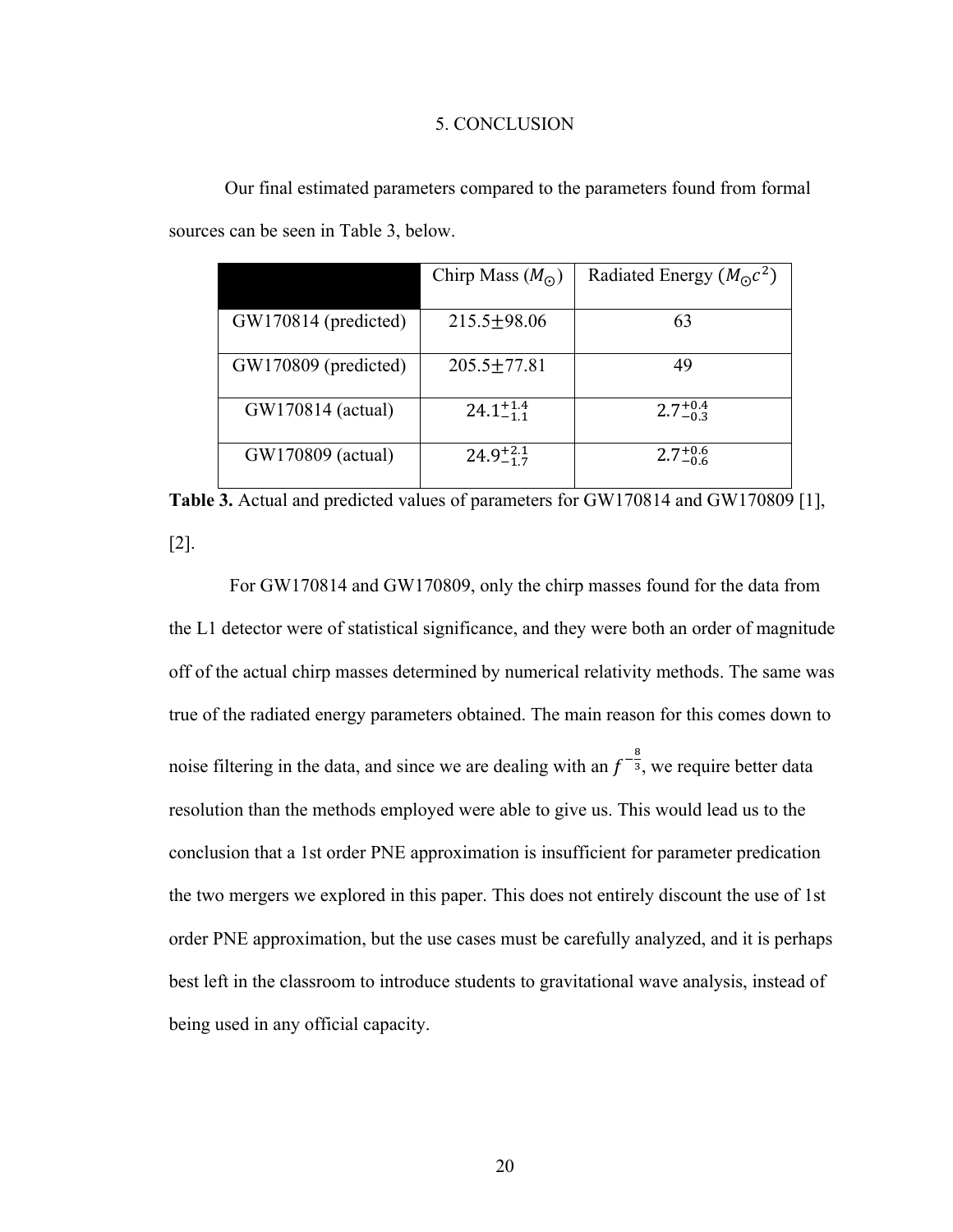#### 5.1 Further Avenues

There are some avenues to take to improve this analysis, instead of using zero crossings to estimate frequency, we could combine a tangent line analysis of the strain data to find derivative values and combine that with Equation 8 to find a better calculated value for chirp mass that does not rely on linear regression [15]. This would require more sophisticated analysis of strain data, and if the data is still noisy then it might prove just as unreliable as our regression model, but it is an alternative that could be explored.

We also could do matched waveform filtering, where we build up our own gravitational waveform in Python using PyCBC [4], compare it to our model until we match the waveform as best we can, and then perform our frequency analysis on our model. This is more work/time as the analysis requires some amount of trial and error and relies on an underlying assumption of a specific waveform, but can be effective if more detailed understanding is required. This is also how numerical relativity results are compared to experimental data, except instead of building a waveform from some assumptions, you instead numerically solve the EFEs.

There are also other parameters we could estimate using some basic physics methods and assumptions. These parameters are the distance to the source of gravitational waves and luminosity, the latter of which would enable us to take redshift into account in our calculations. In the case of this paper, redshifts for these sources were already found to be >0.2 which does not greatly affect our conclusions, as our values in the detector frame would not change significantly enough to affect our results in the source frame. The physics and assumptions involved with these parameters were also beyond the scope of this paper. For more information on how to estimate luminosity or

21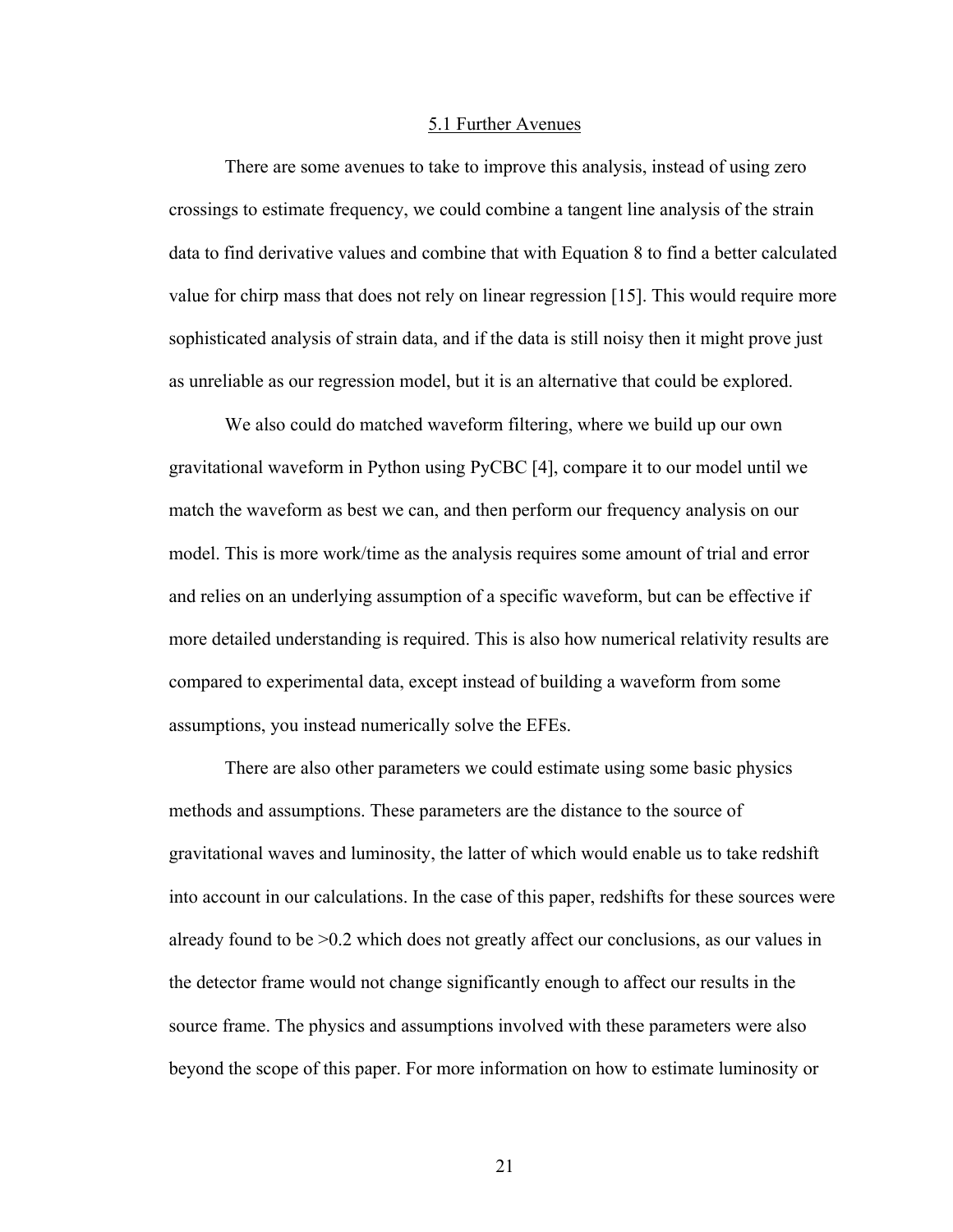distance from the information we have obtained in this paper, [15] describes the entire process in detail.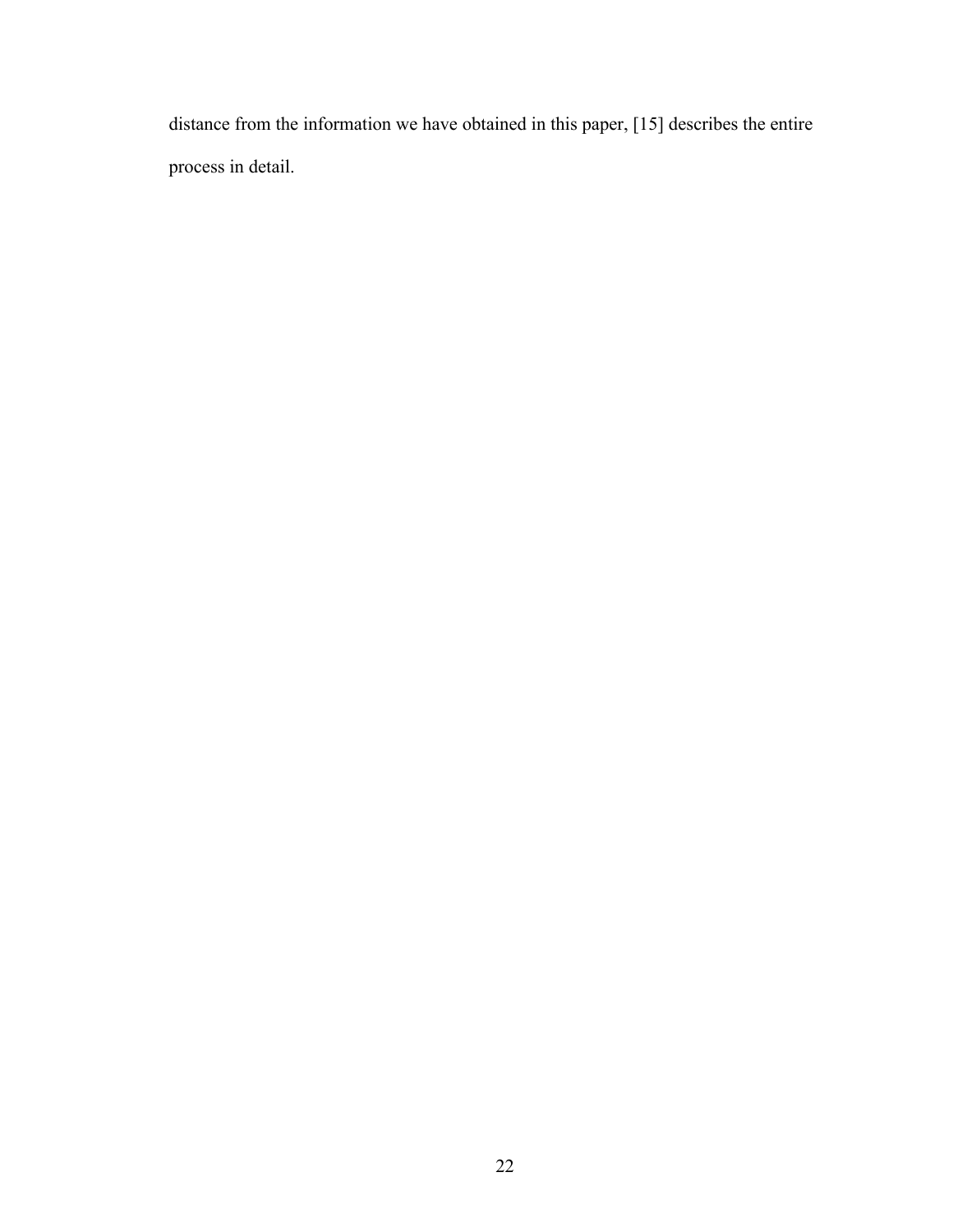#### **REFERENCES**

- [1] Abbott, Benjamin P., et al. "GW170814: a three-detector observation of gravitational waves from a binary black hole coalescence." *Physical Review Letters* 119.14 (2017): 141101.
- [2] Abbott, B. P., et al. "GWTC-1: a gravitational-wave transient catalog of compact binary mergers observed by LIGO and Virgo during the first and second observing runs." *Physical Review X* 9.3 (2019): 031040.
- [3] Aggarwal, Nancy, et al. "Challenges and opportunities of gravitational-wave searches at MHz to GHz frequencies." *Living Reviews in Relativity* 24.1 (2021): 1-74.
- [4] Alex Nitz, et al. Gwastro/pycbc: V2.0.2 Release of Pycbc. v2.0.2, Zenodo, 2 Mar. 2022, doi:10.5281/zenodo.6324278.
- [5] Blanchet, Luc, et al. "Gravitational radiation from inspiralling compact binaries completed at the third post-Newtonian order." *Physical Review Letters* 93.9 (2004): 091101.
- [6] Blanchet, Luc. "Gravitational radiation from post-Newtonian sources and inspiralling compact binaries." *Living Reviews in Relativity* 17.1 (2014): 1-187.
- [7] B. P. Abbott et al., *Phys. Rev. Lett.* 116(6), 061102 (2016).
- [8] Campanelli, Manuela, et al. "Comparison of numerical and post-Newtonian waveforms for generic precessing black-hole binaries." *Physical Review D* 79.8 (2009): 084010.
- [9] Einstein, Albert. "Über gravitationswellen." *Albert Einstein: Akademie‐Vorträge: Sitzungsberichte der Preußischen Akademie der Wissenschaften* 1914–1932 (2005): 135-149.
- [10] Einstein, Albert, and Nathan Rosen. "On gravitational waves." *Journal of the Franklin Institute* 223.1 (1937): 43-54.
- [11] Einstein, A. "Näherungsweise Integration der Feldgleichungen der Gravitation, 22 Jun 1916." (1916).
- [12] Gayathri, V., et al. "Eccentricity estimate for black hole mergers with numerical relativity simulations." *Nature Astronomy* (2022): 1-6.
- [13] Hartl, Michael D., and Alessandra Buonanno. "Dynamics of precessing binary black holes using the post-Newtonian approximation." *Physical Review D* 71.2 (2005): 024027.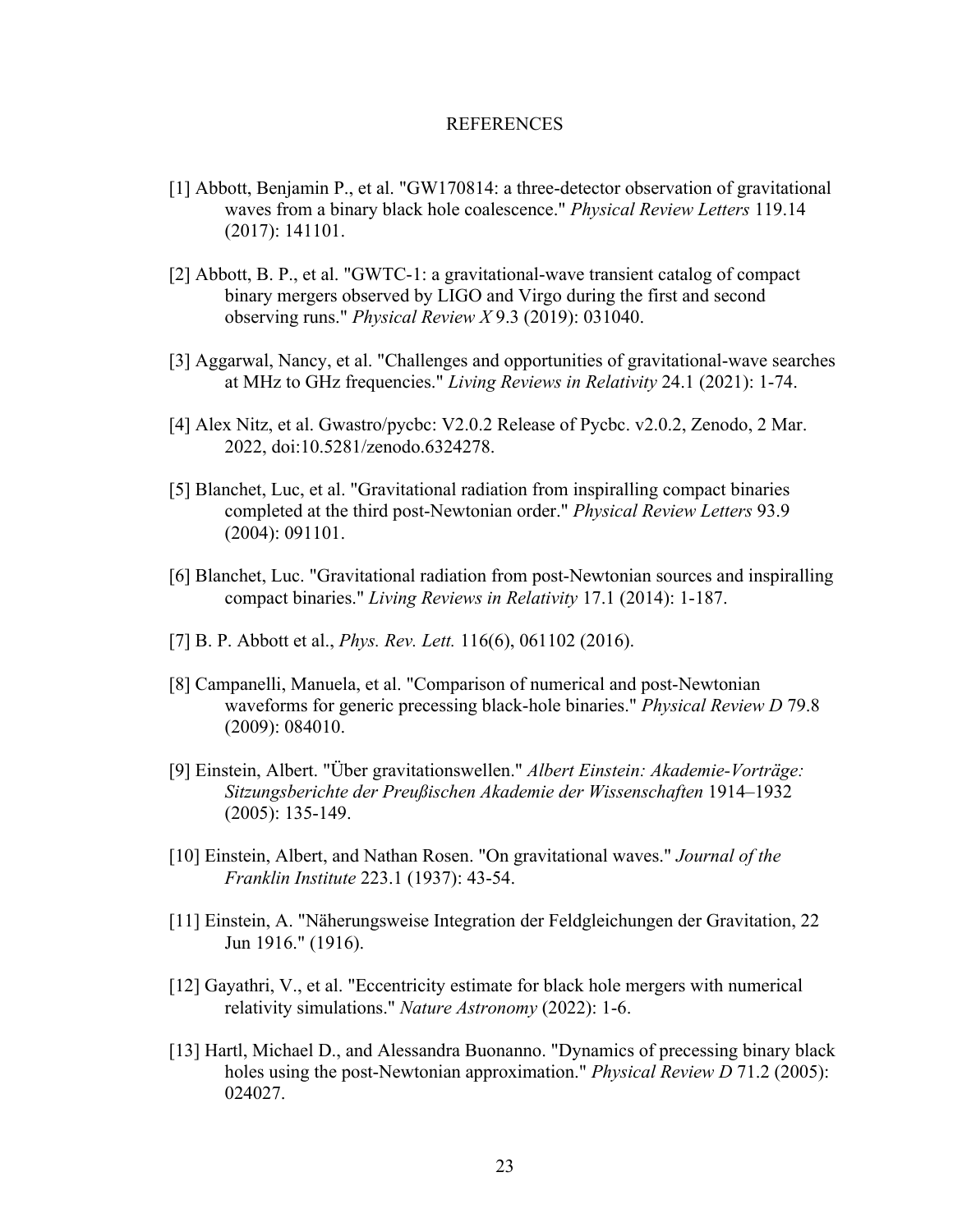- [14] Lehner, Luis. "Numerical relativity: a review." *Classical and Quantum Gravity* 18.17 (2001): R25.
- [15] LIGO Scientific and VIRGO collaborations, et al. "The basic physics of the binary black hole merger GW150914." *Annalen der Physik* 529.1-2 (2017): 1600209.
- [16] Vogt, Erich. "Elementary derivation of Kepler's laws." *American Journal of Physics* 64.4 (1996): 392-396.
- [17] Yang, Jinye. "Post-Newtonian Theory." (2020).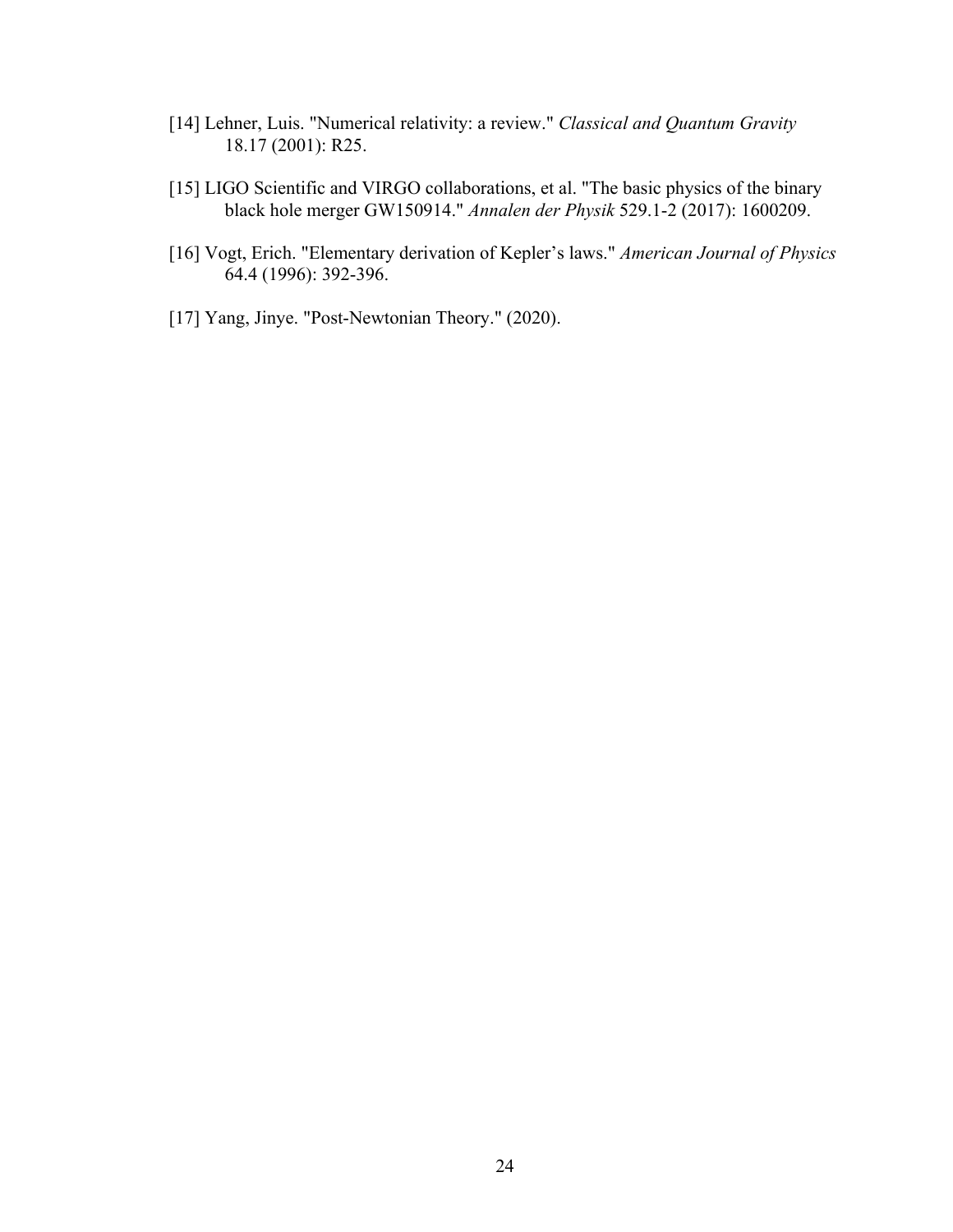#### APPENDIX A: Python Code

```
from pycbc.filter import highpass_fir, lowpass_fir
from pycbc.psd import welch, interpolate
from pycbc import catalog
import matplotlib.pyplot as pylab
import numpy
from gwpy.time import tconvert
import datetime
from math import floor
def gravitational_function_GW170814_H1(z):
    m = catalog.Merger("GW170814")
   mchirp = m.median1d('mchirp') print(mchirp)
   if_0 = 'H1' #Read data, remove low freq, content
     data = catalog.Merger("GW170814").strain(ifo)
     data = highpass_fir(data, 15, 10)
    #Calculate the noise spectrum
     psd = interpolate(welch(data), 1.0 / data.duration)
     #Whiten
   white_strain = (data_to_frequencies) / psd ** 0.5) .to_timeseries() #remove some of the high and low
     smooth = highpass_fir(white_strain, 35, 10)
    smooth = lowpass_fir(white_strain, 150, 10)
     #Time shift and flip
    if ifo == 'L1':smooth *= -1 smooth.roll(int(.007 / smooth.delta_t))
    zoom = smooth.time_slice(m.time - 0.026, m.time + 0.025)
     zero_crossings = numpy.where(numpy.diff(numpy.sign(zoom)))[0]
     zero_times = []
     for i in zero_crossings:
         zero_times.append(zoom.sample_times[i])
```

```
25
```
 $delt = zeroes = []$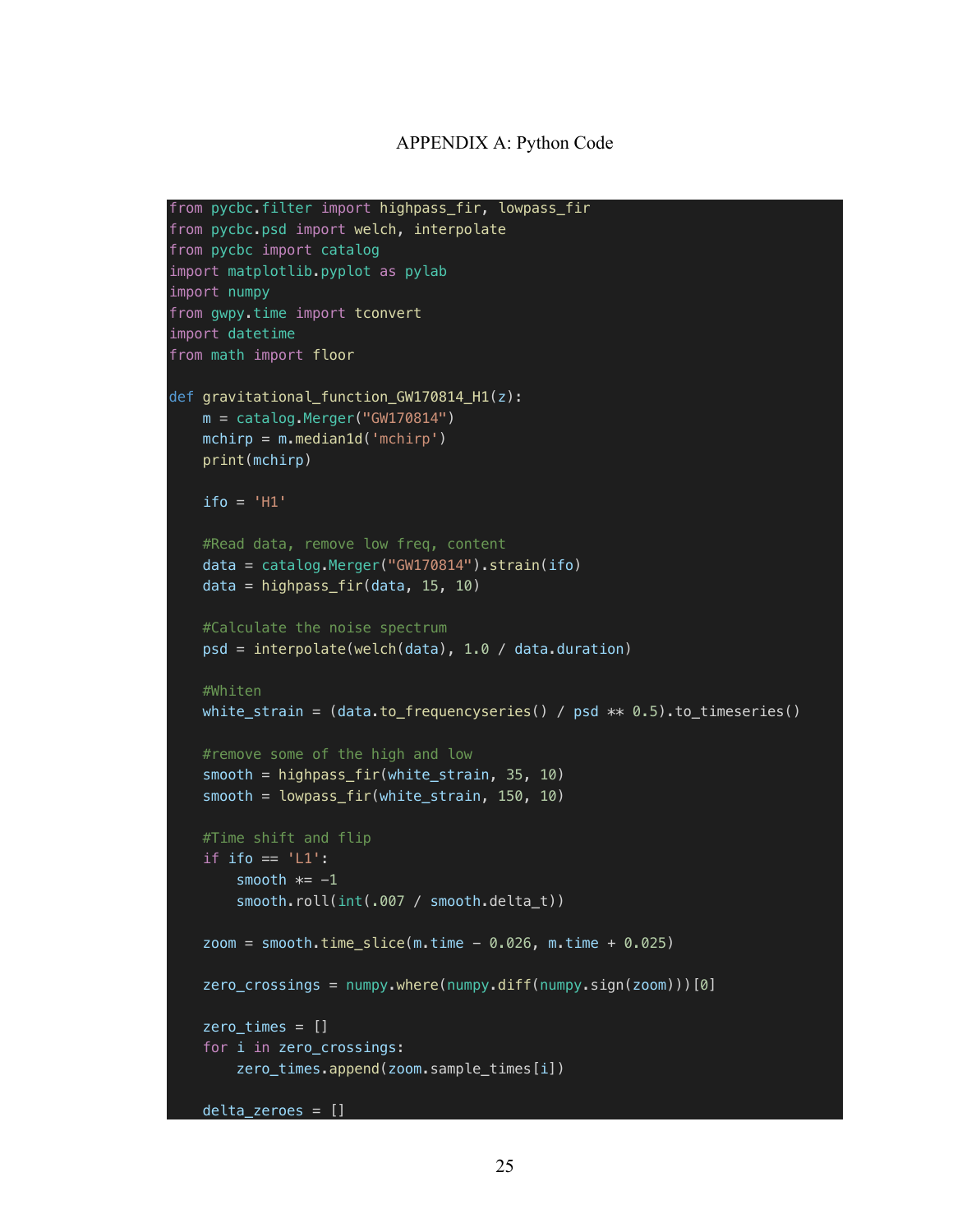```
for i in range(len(zero times) - 1):
        delta\_zeros.append(zero\_times[i + 1] - zero\_times[i]) frequencies = []
     for i in delta_zeroes:
        frequencies.append(float((1 / (i * 2)) **(-8/3)))
     decimal_times = []
     for i in zero_crossings:
        decimal_times.append(zoom.sample_times[i] -
floor(zoom.sample_times[i]))
     decimal_avg_times = []
    for i in range(len(zero times) - 1):
         decimal_avg_times.append(float((decimal_times[i + 1] + 
decimal_times[i])/2))
    max_frequency = 1/(2 * min(detta_z) print(max_frequency)
     #datetime.datetime.now().second
     #print(delta_zeroes)
     #print(frequencies)
     #print(decimal_avg_times)
     #print(whitened)
    if z == 1:
         pylab.plot(smooth.sample_times, smooth, label=ifo)
        pylab.xlim(m.time - 0.1, m.time + 0.05) pylab.ylim(-100, 100)
         pylab.ylabel('Strain')
         pylab.xlabel('GPS Time (s)')
         pylab.legend()
        pylab.title("Filtered/Bandpassed Strain Data for GW170814 - H1")
         pylab.show()
     return frequencies, decimal_avg_times
def gravitational function GW170814 L1(z):
     m = catalog.Merger("GW170814")
    mchirp = m.median1d('mchirp') print(mchirp)
    ifo = 'L1' #Read data, remove low freq, content
     data = catalog.Merger("GW170814").strain(ifo)
     data = highpass_fir(data, 15, 10)
```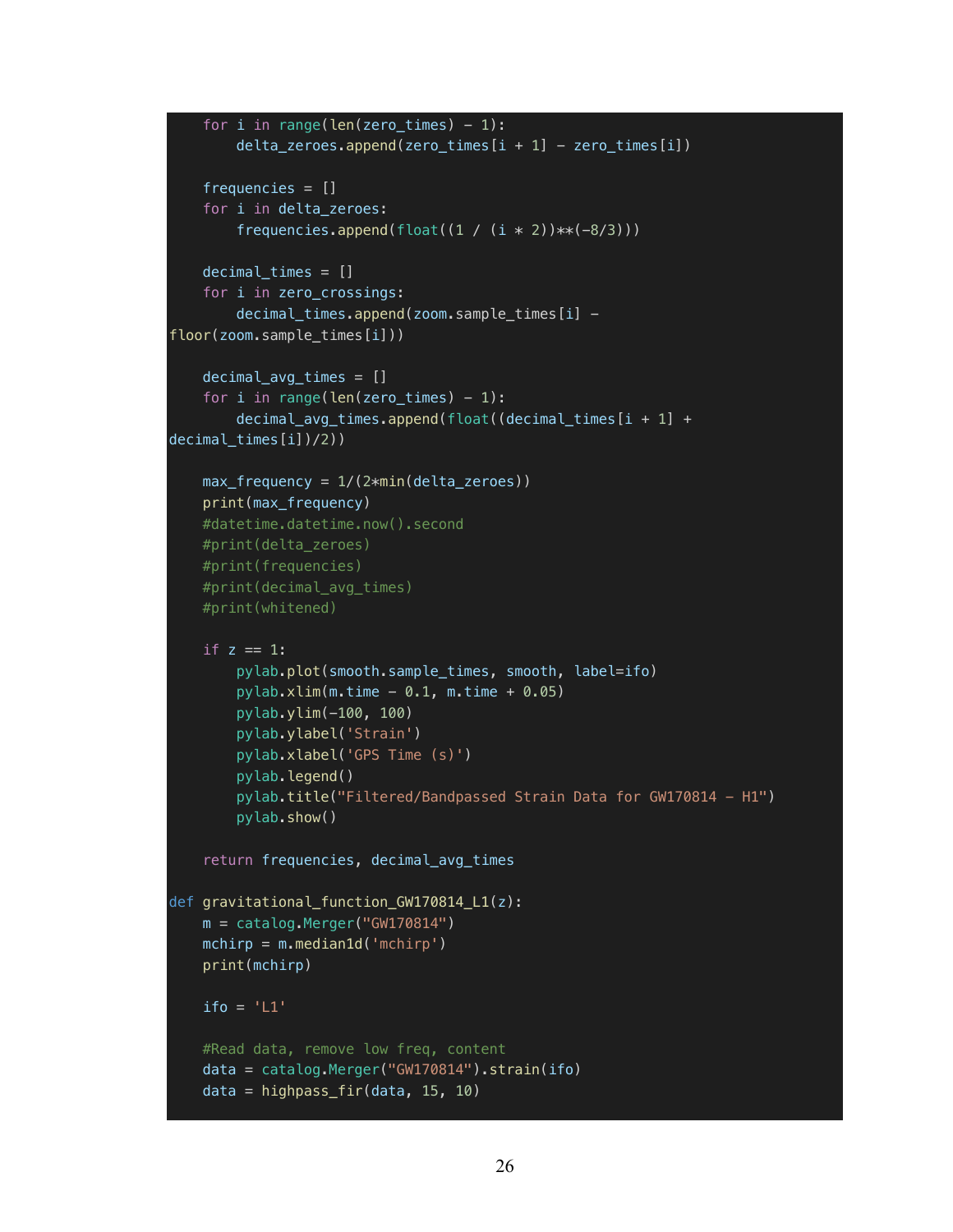```
 #Calculate the noise spectrum
     psd = interpolate(welch(data), 1.0 / data.duration)
     #Whiten
    white strain = (data.to frequencyseries() / psd ** 0.5).to timeseries()
     #remove some of the high and low
     smooth = highpass_fir(white_strain, 35, 10)
     smooth = lowpass_fir(white_strain, 150, 10)
     #Time shift and flip
    if ifo == 'L1':smooth *= -1smooth.roll(int(.007 / smooth.delta_t))
    \overline{z}oom = smooth.time_slice(m.time - 0.026, m.time + 0.025)
     zero_crossings = numpy.where(numpy.diff(numpy.sign(zoom)))[0]
     zero_times = []
     for i in zero_crossings:
         zero_times.append(zoom.sample_times[i])
     delta_zeroes = []
    for i in range(len(zero_times) -1):
        delta\_zeros.append(zero\_times[i + 1] - zero\_times[i]) frequencies = []
     for i in delta_zeroes:
        frequencies.append(float((1 / (i * 2)) **(-8/3)))
     decimal_times = []
     for i in zero_crossings:
        decimal_times.append(zoom.sample_times[i] -
floor(zoom.sample times[i]))
     decimal_avg_times = []
    for i in range(len(zero_times) -1):
         decimal_avg_times.append(float((decimal_times[i + 1] + 
decimal_times[i])/2))
    max_frequency = 1/(2 * min(detta_z) print(max_frequency)
     #datetime.datetime.now().second
     #print(delta_zeroes)
     #print(frequencies)
     #print(decimal_avg_times)
     #print(whitened)
```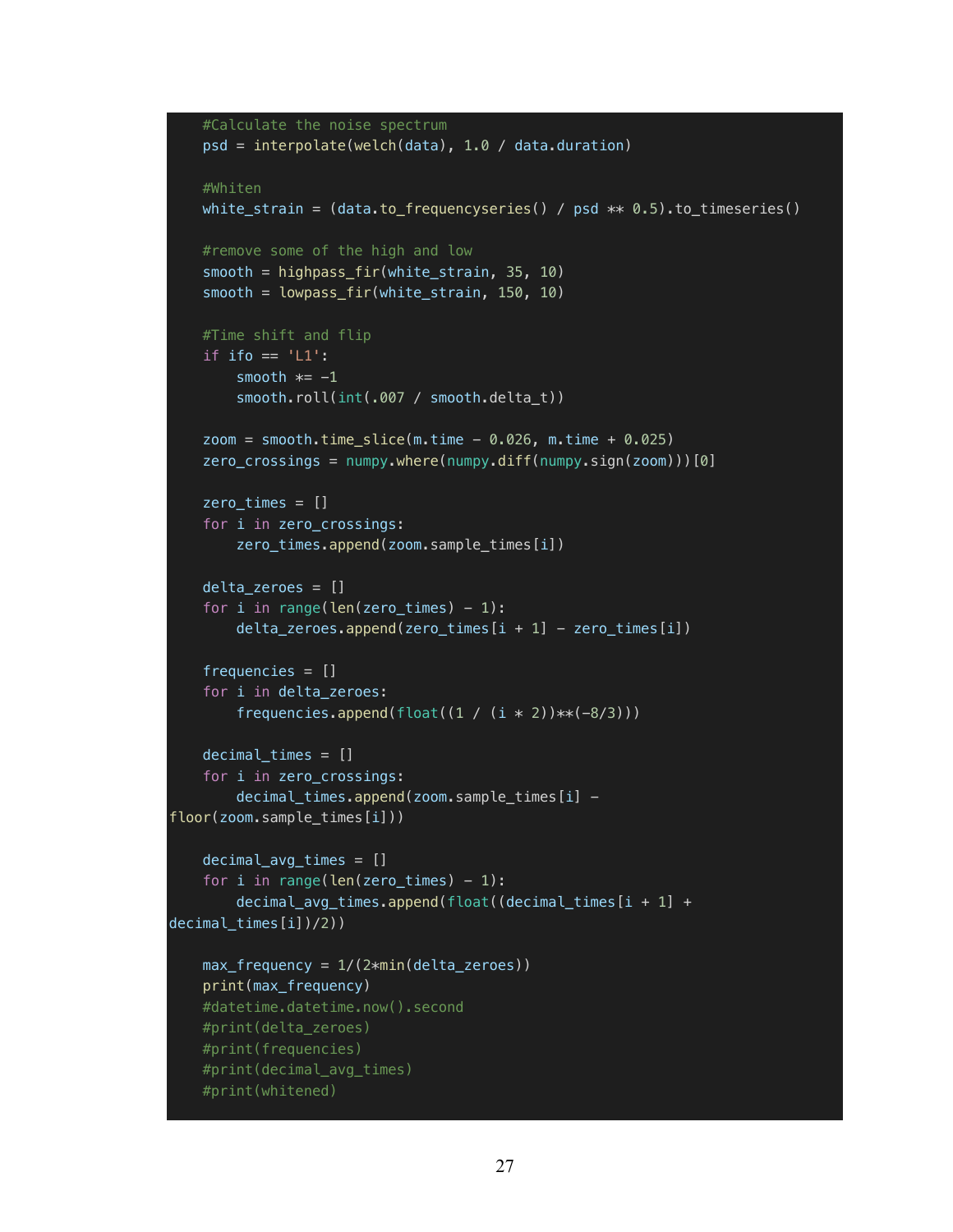```
if z == 1:
         pylab.plot(smooth.sample_times, smooth, label=ifo)
        pylab.xlim(m.time - 0.1, m.time + 0.05) pylab.ylim(-100, 100)
         pylab.ylabel('Strain')
         pylab.xlabel('GPS Time (s)')
         pylab.legend()
         pylab.title("Filtered/Bandpassed Strain Data for GW170814 - L1")
         pylab.show()
     return frequencies, decimal_avg_times
def gravitational_function_GW170809_H1(z):
   m = catalog.Merger('GW170809'')mchirp = m.median1d('mchirp') print(mchirp)
    ifo = 'H1' #Read data, remove low freq, content
     data = catalog.Merger("GW170809").strain(ifo)
     data = highpass_fir(data, 15, 15)
     #Calculate the noise spectrum
     psd = interpolate(welch(data), 1.0 / data.duration)
    #Whiten
   white_strain = (data_to_frequencies) / psd ** 0.5).to_timeseries() #remove some of the high and low
     smooth = highpass_fir(white_strain, 35, 15)
     smooth = lowpass_fir(white_strain, 150, 15)
     #Time shift and flip
    if ifo == 'L1':smooth *= -1 smooth.roll(int(.007 / smooth.delta_t))
    zoom = smooth.time_slice(m.time - 0.085, m.time - 0.035)
    zero\_crossings = numpy.where(numpy.diff(numpy.sign(zoom)))[0]zero \times times = [] for i in zero_crossings:
         zero_times.append(zoom.sample_times[i])
     delta_zeroes = []
    for i in range(len(zero_times) -1):
        delta\_zeros.append(zero\_times[i + 1] - zero\_times[i])
```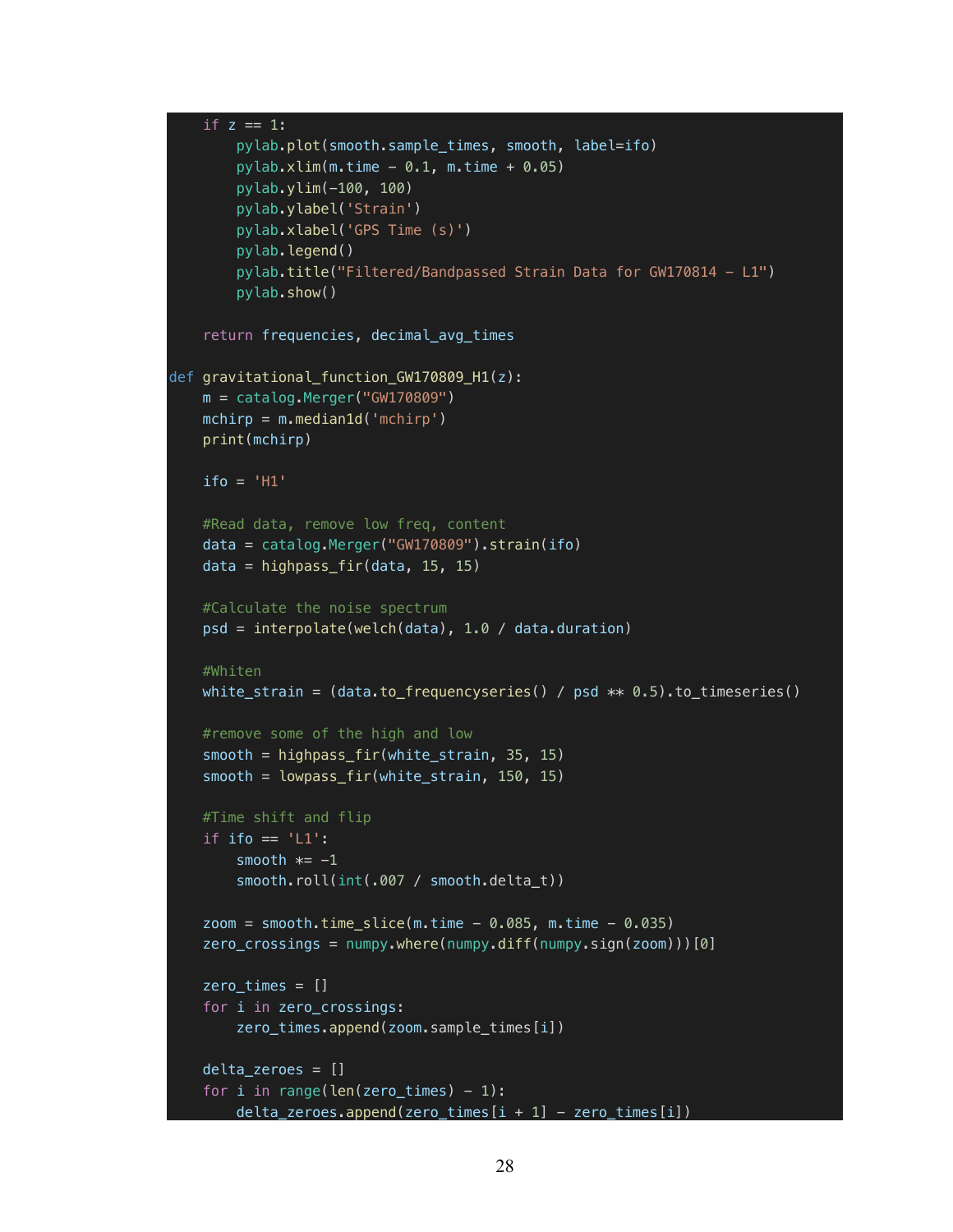```
 frequencies = []
     for i in delta_zeroes:
        frequencies.append(float((1 / (i * 2))**(-8/3)))
    decimal times = [] for i in zero_crossings:
        decimal_times.append(zoom.sample_times[i] -
floor(zoom.sample times[i]))
     decimal_avg_times = []
    for i in range(len(zero_times) -1):
         decimal_avg_times.append(float((decimal_times[i + 1] + 
decimal \tt times[i]/2))
    max_frequency = 1/(2 * min(detta_zeroes)) print(max_frequency)
     #datetime.datetime.now().second
     #print(delta_zeroes)
     #print(frequencies)
     #print(decimal_avg_times)
     #print(whitened)
    if z == 1:
         pylab.plot(smooth.sample_times, smooth, label=ifo)
        pylab.xlim(m.time - 0.3, m.time + 0.05) pylab.ylim(-100, 100)
         pylab.ylabel('Strain')
         pylab.xlabel('GPS Time (s)')
         pylab.legend()
         pylab.title("Filtered/Bandpassed Strain Data for GW170814 - H1")
         pylab.show()
     return frequencies, decimal_avg_times
def gravitational_function_GW170809_L1(z):
     m = catalog.Merger("GW170809")
    mchirp = m.median1d('mchirp') print(mchirp)
    ifo = 'LI' #Read data, remove low freq, content
     data = catalog.Merger("GW170809").strain(ifo)
    data = highpass_fir(data, 15, 15)
     #Calculate the noise spectrum
     psd = interpolate(welch(data), 1.0 / data.duration)
```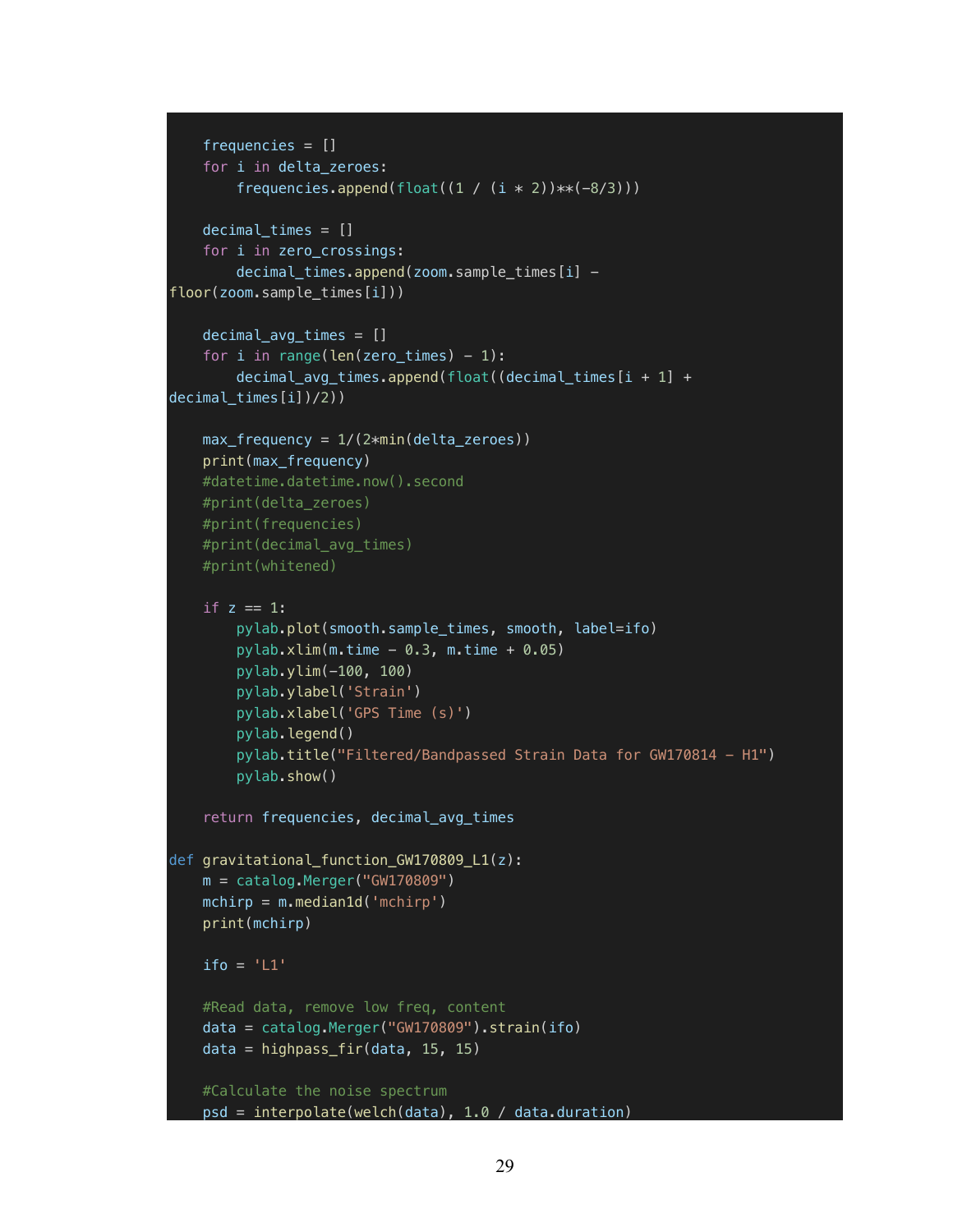```
 #Whiten
     white_strain = (data.to_frequencyseries() / psd ** 0.5).to_timeseries()
     #remove some of the high and low
    smooth = highpass\_fir(white\_strain, 35, 15) smooth = lowpass_fir(white_strain, 150, 15)
     #Time shift and flip
    if ifo == 'L1':smooth *= -1 smooth.roll(int(.007 / smooth.delta_t))
    zoom = smooth.time slice(m.time - 0.11, m.time - 0.053)
     zero_crossings = numpy.where(numpy.diff(numpy.sign(zoom)))[0]
    zero times = [] for i in zero_crossings:
         zero_times.append(zoom.sample_times[i])
    delta zeroes = []for i in range(len(zero_times) -1):
        delta\_zeros.append(zero\_times[i + 1] - zero\_times[i]) frequencies = []
     for i in delta_zeroes:
        frequencies.append(float((1 / (i * 2))**(-8/3)))
    decimal times = [] for i in zero_crossings:
         decimal_times.append(zoom.sample_times[i] -
floor(zoom.sample_times[i]))
    decimal_avg_times = []for i in range(len(zero_times) -1):
         decimal_avg_times.append(float((decimal_times[i + 1] + 
decimal_times[i])/2))
    max_frequency = 1/(2 * min(detta_zeroes)) print(max_frequency)
     #datetime.datetime.now().second
     #print(delta_zeroes)
     #print(frequencies)
     #print(decimal_avg_times)
     #print(whitened)
    if z = 1:
       pylab.plot(smooth.sample_times, smooth, label=ifo)
```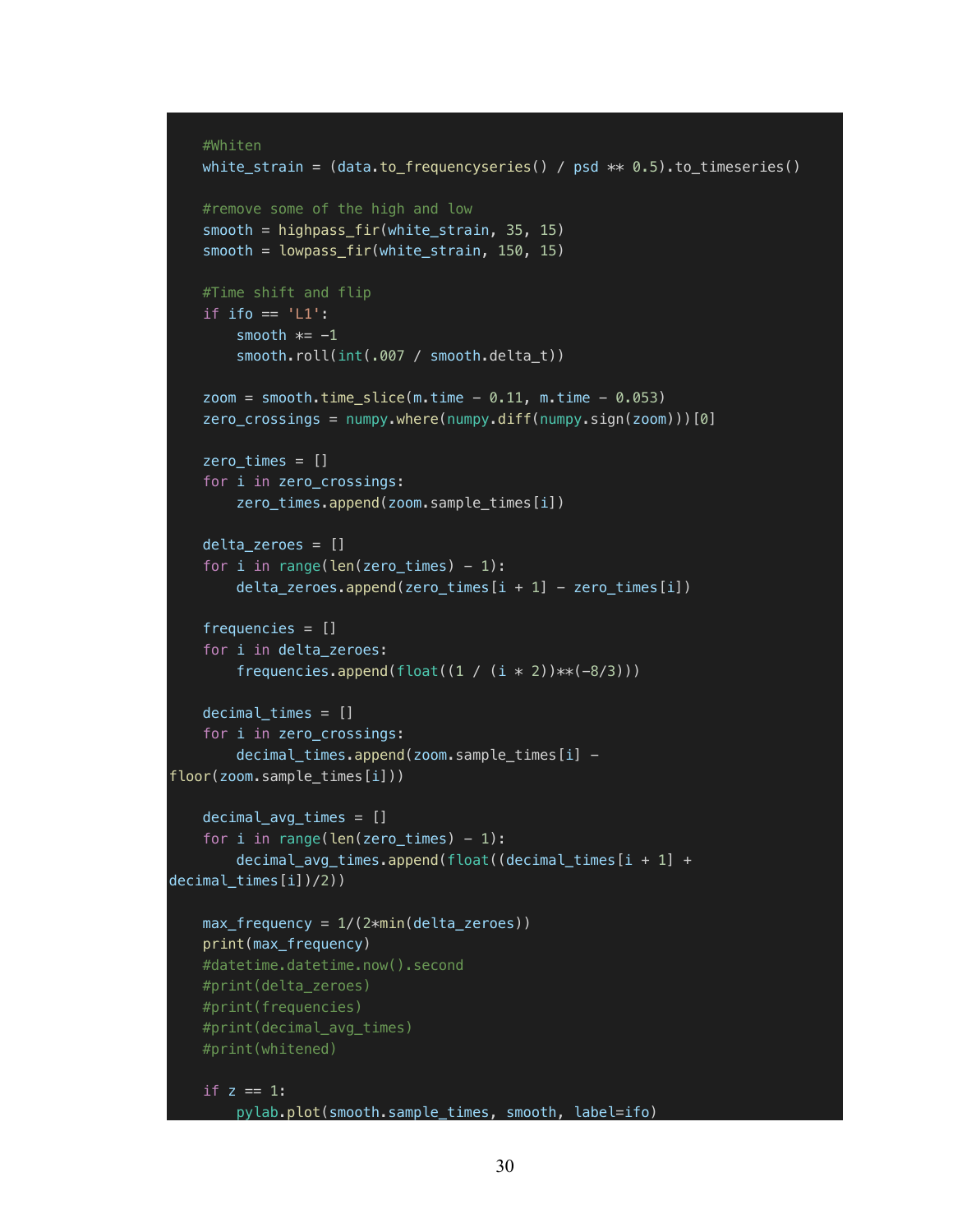$pylab.xlim(m.time - 0.3, m.time + 0.05)$  pylab.ylim(-100, 100) pylab.ylabel('Strain') pylab.xlabel('GPS Time (s)') pylab.legend() pylab.title("Filtered/Bandpassed Strain Data for GW170814 - L1") pylab.show()

return frequencies, decimal\_avg\_times

gravitational\_function\_GW170809\_L1(1) #gravitational\_function\_GW170809\_H1(1) #gravitational\_function\_GW170814\_L1(1) #gravitational\_function\_GW170814\_H1(1)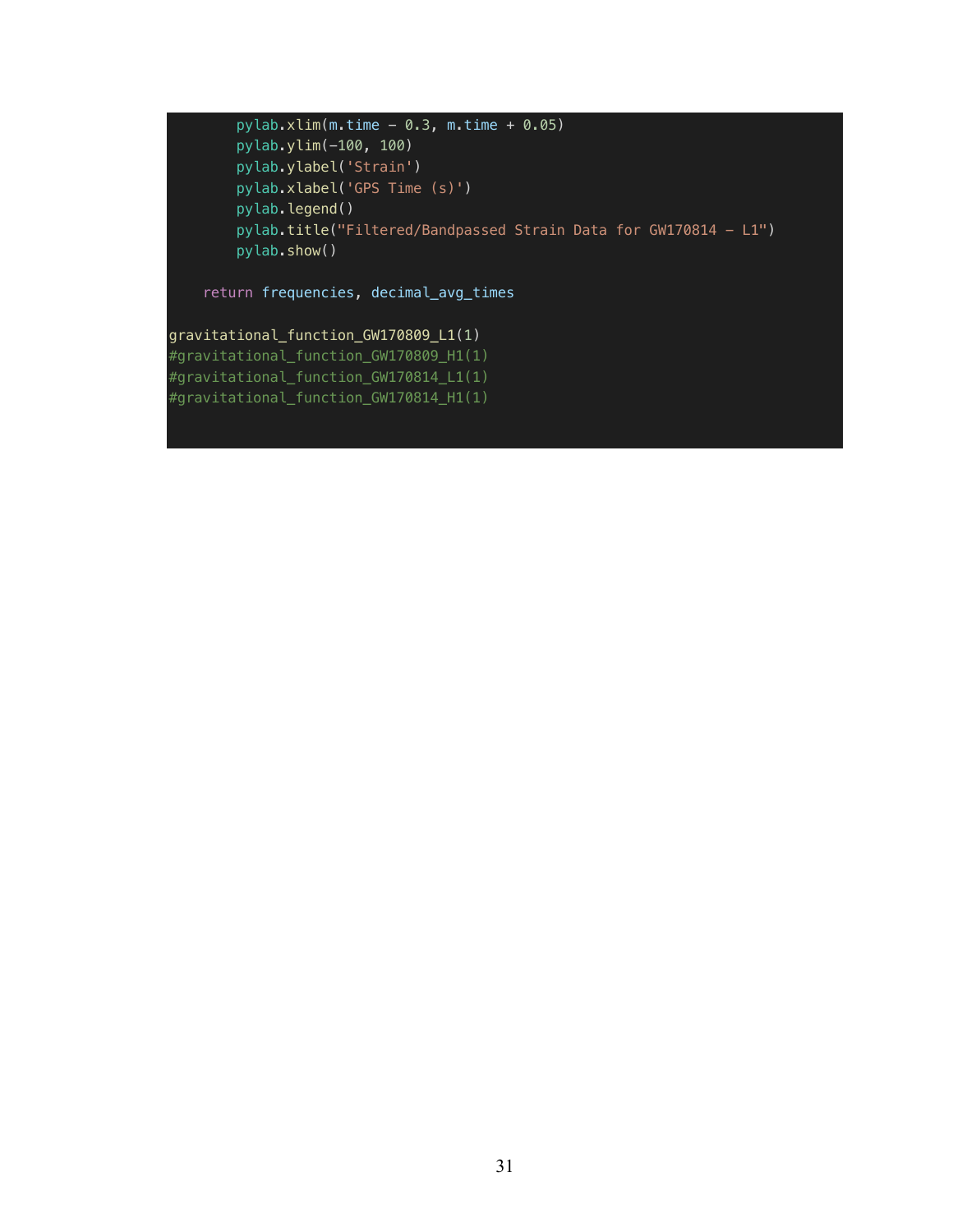#### APPENDIX B: R Code

library(reticulate) library(tidyverse) library(ggplot2) library(glue) library(gridExtra)  $c = 3*10^8$  #Speed of light [m][s<sup> $\sim$ </sup>-1]  $G = 6.6743*10^{-11}$  #Gravitational constant  $[m^3][kg^2-1][s^2-2]$ M  $\text{sun} = 1.9891*10^30$  #Mass of sun [kg] setwd("~/Desktop/Honors Thesis Project")  $gobj \leq import('gravitational object function old')$ #Importing data frequency data GW170814 H1  $\le$ gobj\$gravitational\_function\_GW170814\_H1(integer(1)) frequency data GW170814 L1 <gobj\$gravitational\_function\_GW170814\_L1(integer(1)) frequency data GW170809 H1  $\le$ gobj\$gravitational\_function\_GW170809\_H1(integer(1)) frequency data GW170809 L1 <gobj\$gravitational\_function\_GW170809\_L1(integer(1)) data.frame( time = frequency data  $GW170814$  H1 $[[2]]$ , frequency = frequency\_data\_GW170814\_H1[[1]] ) -> merger\_GW170814\_H1 data.frame( time = frequency data GW170814 L1 $[[2]]$ , frequency = frequency data GW170814 L1 $[[1]]$ ) -> merger\_GW170814\_L1 data.frame( time = frequency data GW170809 H1 $[[2]]$ , frequency = frequency data GW170809 H1 $[[1]]$ ) -> merger\_GW170809\_H1 data.frame( time = frequency data  $GW170809$  L1 $[[2]]$ , frequency = frequency data GW170809 L1 $[[1]]$ ) -> merger\_GW170809\_L1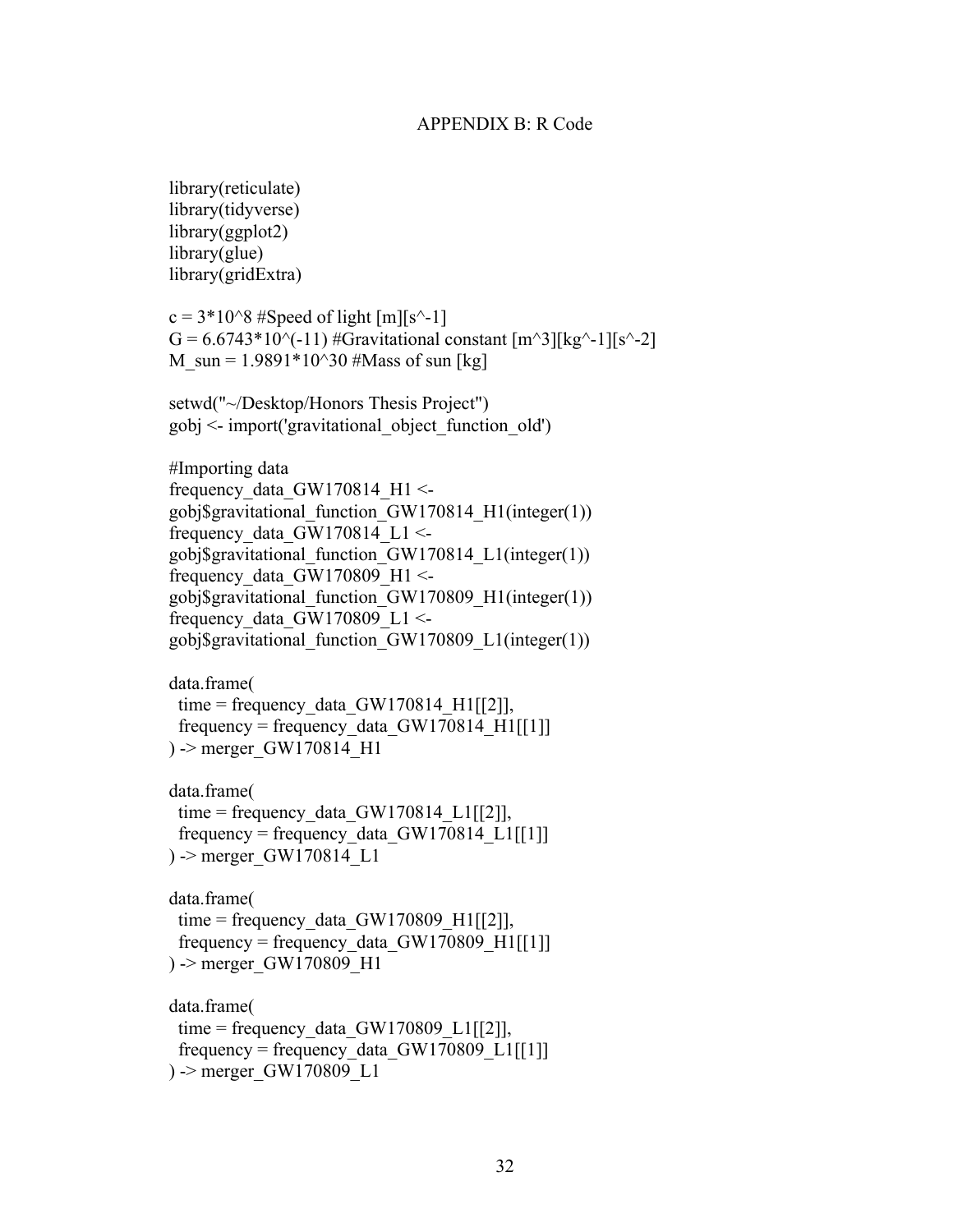#Trimming data

```
#merger GW170814 H1 = merger GW170814 H1[-c(), ]
#merger GW170814 L1 = merger GW170814 L1[-c(),]#merger GW170809 H1 = merger GW170809 H1[-c(), ]
#merger GW170809 L1 = merger GW170809 L1[-c(),]
```

```
gravfit1.m <- lm(frequency \sim time, data = merger GW170814 H1)
gravfit2.m <- lm(frequency \sim time, data = merger GW170814 L1)
gravfit3.m <- lm(frequency \sim time, data = merger GW170809 H1)
gravfit4.m <- lm(frequency \sim time, data = merger GW170809 L1)
```

```
slope_coefficients <- c(coef(gravfit1.m)[2], coef(gravfit2.m)[2], coef(gravfit3.m)[2],
coef(gravfit4.m)[2])
```

```
chirp mass \le- vector("integer", 4)
for(i in seq len(4)) {
 chirp_mass[i] <- ((slope_coefficients[i]*(-5/256)*(pi)^(-
3/8))\hat{ }(3/5)*(1/G)*(c^3))/M_sun
}
chirp_mass
ggplot(
 data = merger GW170814 H1,
 \text{aes}(x = \text{time}, y = \text{frequency})+geom point() + labs(
  x = "Time (s)", y = expression("Frequency (Hz))"^( -8/3)), title = glue("Frequency vs Time for GW170814"),
  subtitle = glue("H1 Data")+geom abline(aes(intexcept = coef(gravfit1.m)[1],slope = \text{coeff}(\text{gravfit1.m})[2]) -> x1
ggplot(
 data = merger GW170814 L1,
 \text{aes}(x = \text{time}, y = \text{frequency})+geom point() + labs(
  x = "Time (s)", y = expression("(Frequency (Hz))"^( -8/3)), title = glue("Frequency vs Time for GW170814"),
  subtitle = glue("L1 Data")) +
```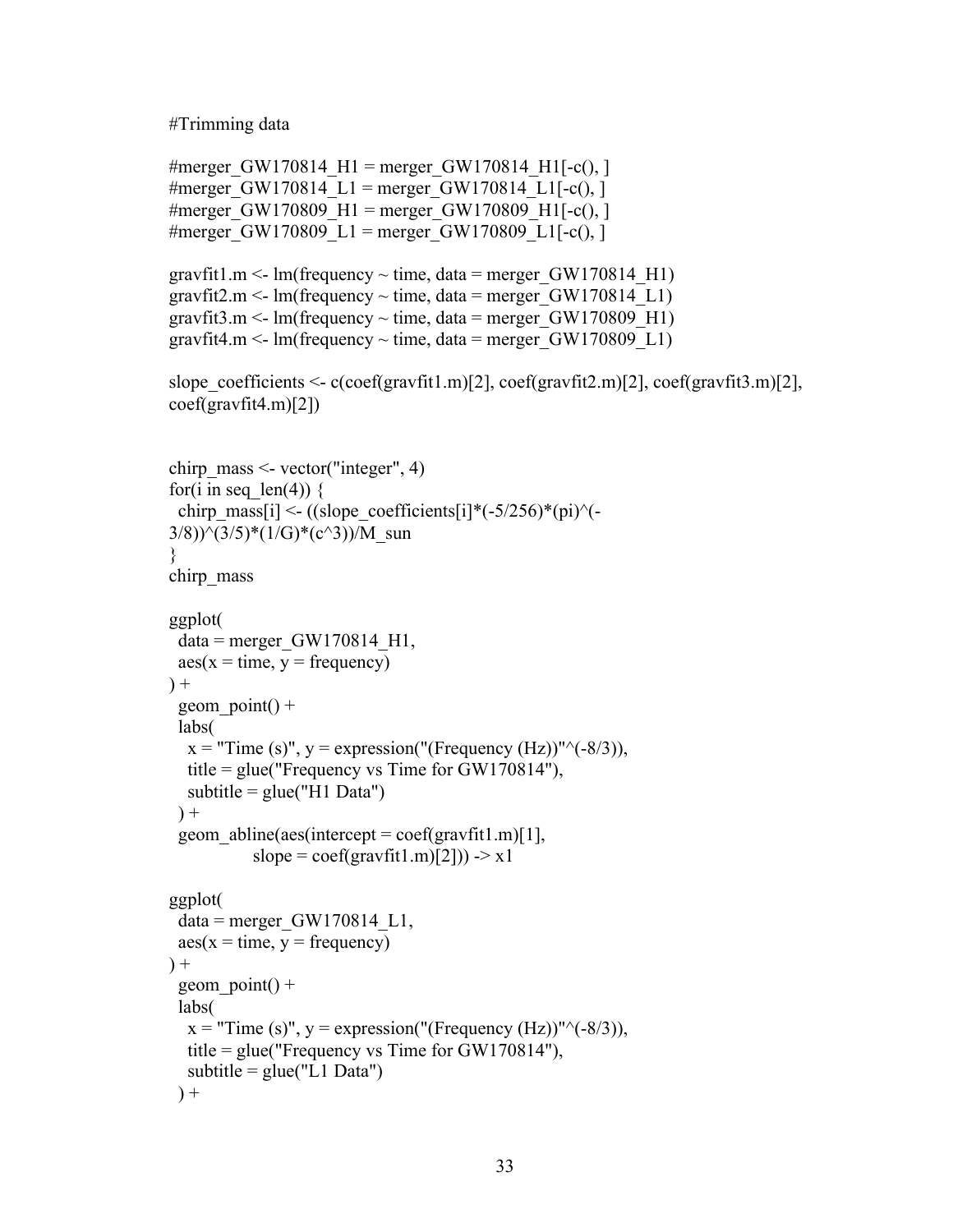```
geom abline(aes(intercept = coef(gravfit2.m)[1],
           slope = \text{coef}(\text{gravfit2.m})[2]) -> x2
ggplot(
 data = merger GW170809 H1,\text{aes}(x = \text{time}, y = \text{frequency})) +geom point() + labs(
  x = "Time (s)", y = expression("(Frequency (Hz))"^( -8/3)), title = glue("Frequency vs Time for GW170809"),
  subtitle = glue("H1 Data")) +geom abline(aes(intexcept = coef(gravfit3.m)[1],slope = \text{coeff}(\text{gravfit3.m})[2]) -> x3
ggplot(
 data = merger GW170809 L1,\text{aes}(x = \text{time}, y = \text{frequency})+geom point() + labs(
  x = "Time (s)", y = expression("(Frequency (Hz))"^(–8/3)), title = glue("Frequency vs Time for GW170809"),
  subtitle = glue("L1 Data")+geom abline(aes(intercept = coef(gravfit4.m)[1],
           slope = \text{coeff}(\text{gravfit4.m})[2]) -> x4
big1 <- grid.arrange(x1, x2, x3, x4, ncol = 2)
summary(gravfit1.m)
summary(gravfit2.m)
summary(gravfit3.m)
summary(gravfit4.m)
```
ggsave("figure5.png", plot = big1, width =  $8$ , height =  $5$ )